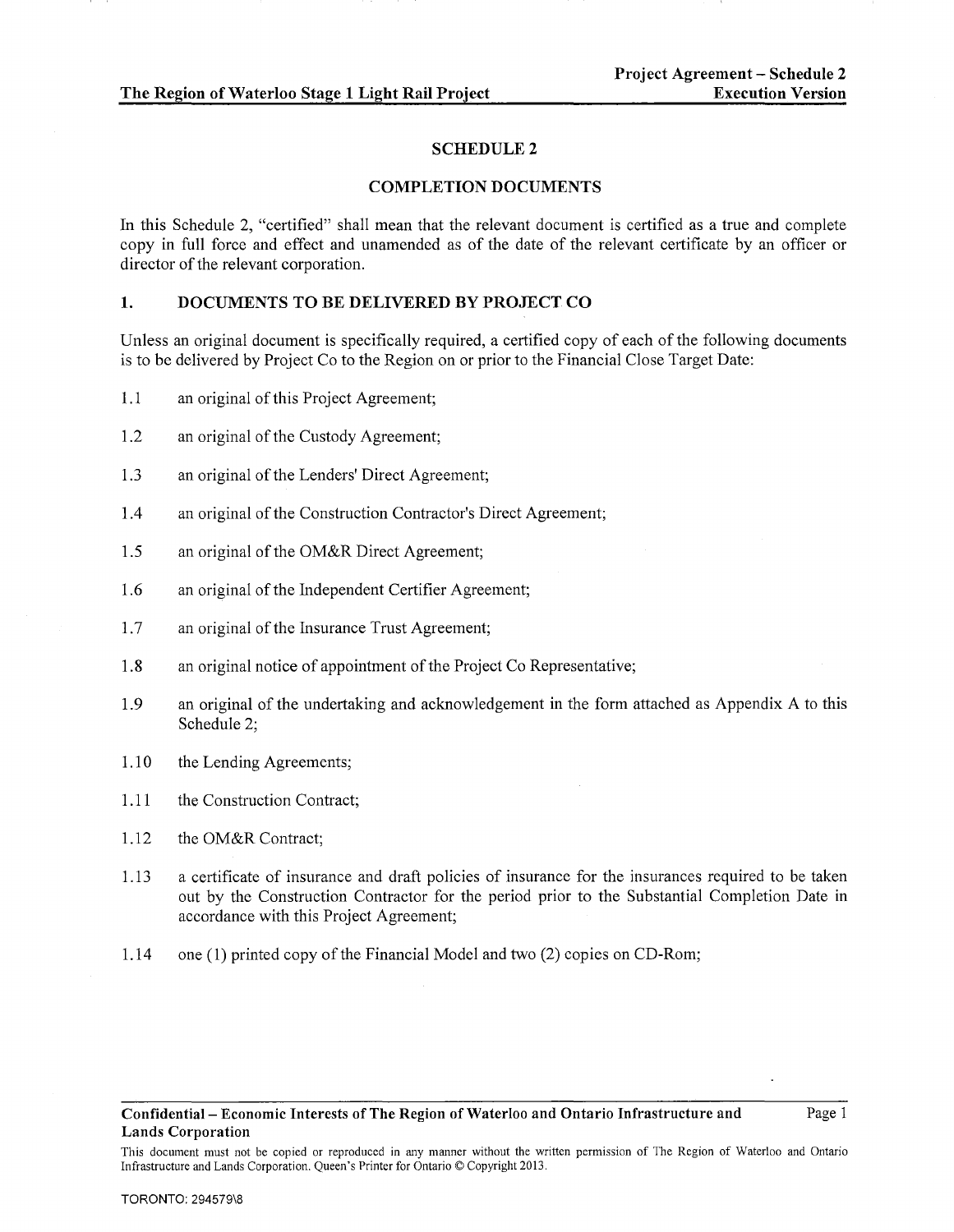- 1.15 a certificate of an officer of Project Co certifying:
	- (a) a true copy of the Financial Model audit report dated the date of Financial Close prepared by Wolrige Mahon Corporate Finance Inc.; and
	- (b) that the Financial Model algorithms have not changed from the audit report referred to in (a) above;
- 1.16 a certificate of an officer of Project Co substantially in the form attached as Appendix B to this Schedule 2;
- 1.17 a certificate of an officer of each Contractor substantially in the form attached as Appendix B to this Schedule 2;
- 1.18 a certificate of an officer of each Guarantor substantially in the form attached as Appendix B to this Schedule 2;
- 1.19 an original of the opinion from counsel to Project Co, Aecon Inc., Keolis Inc., Kiewit Corp., Meridiam ULC, Plenary Inc., each of the Contractors, each of the Guarantors and such other Project Co Patties as the Region may reasonably require substantially in the form attached as Appendix C to this Schedule 2 and otherwise acceptable to the Region and its counsel;
- 1.20 the Interface Agreement;
- 1.21 the Performance Security;
- 1.22 a certificate of good standing from the Workplace Safety and Insurance Board;
- 1.23 the Equity Commitment Agreement;
- 1.24 the Partnership Agreement; and
- 1.25 such other documents as the Parties may agree, each acting reasonably.

# **2. DOCUMENTS TO BE DELIVERED BY THE REGION**

Unless an original document is specifically required, a certified copy of each of the following documents is to be delivered by the Region to Project Co on or prior to the Financial Close Target Date:

- 2.1 an original of this Project Agreement;
- 2.2 an original of the Custody Agreement;
- 2.3 an original of the Lenders' Direct Agreement;
- 2.4 an original of the Construction Contractor's Direct Agreement;
- 2.5 an original of the OM&R Direct Agreement;

#### **Confidential- Economic Interests of The Region of Waterloo and Ontario Infrastructure and Lands Corporation**

This document must not be copied or reproduced in any manner without the written permission of The Region of Waterloo and Ontario Infrastructure and Lands Corporation. Queen's Printer for Ontario© Copyright 2013.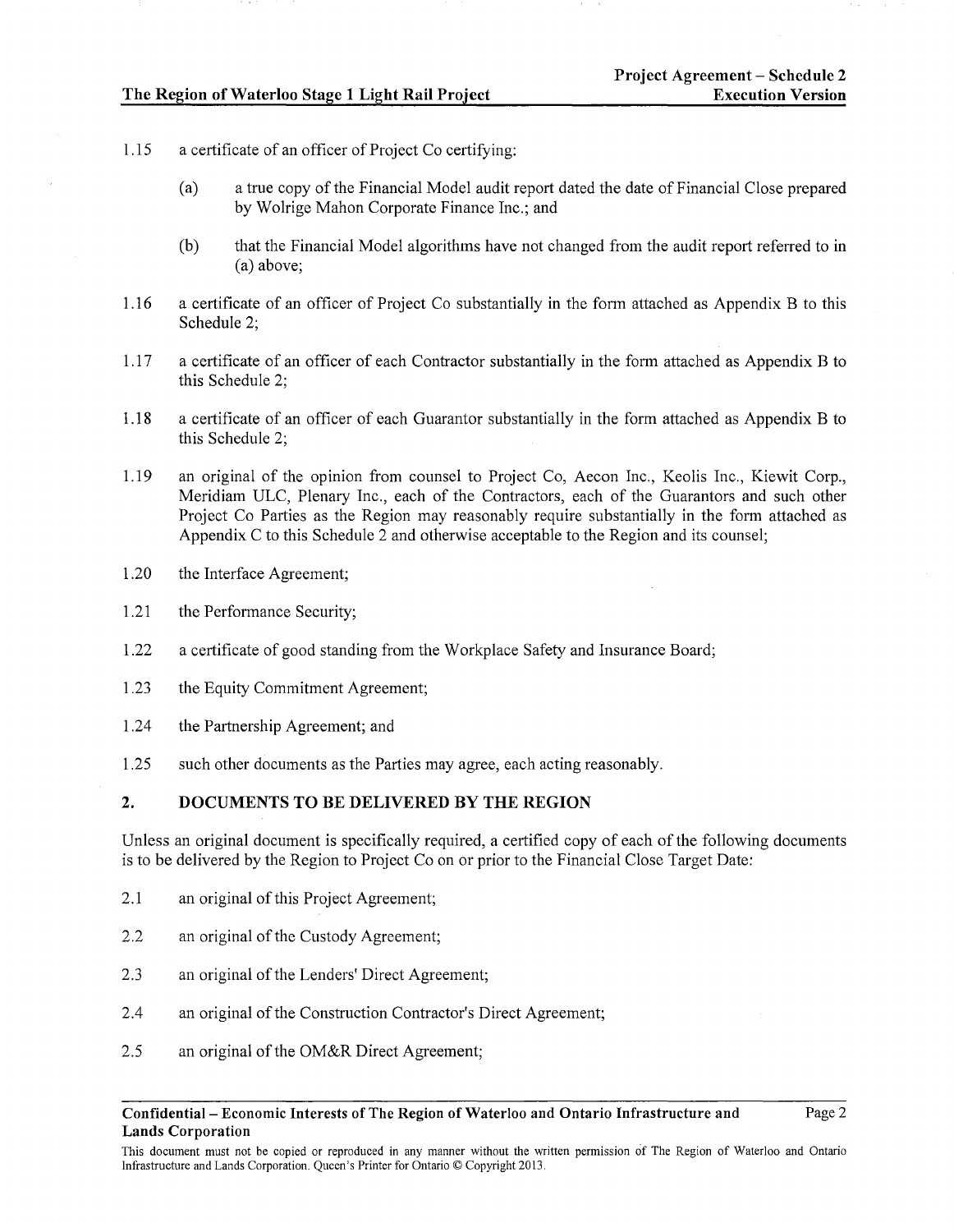- 2.6 an original of the Independent Certifier Agreement;
- 2.7 an original of the Insurance Trust Agreement;
- 2.8 a certificate of the Regional Clerk of the Region substantially in the form attached as Appendix D-1 and a certificate of the Treasurer of the Region substantially in the form attached as Appendix D-2 to this Schedule 2;
- 2.9 a reliance letter addressed to Project Co and the Lenders in connection with:
	- (a) the Phase II Environmental Assessment Report undertaken or to be undertaken by the Region; and
	- (b) the Geotechnical Reports;
- 2.10 an original notice of appointment of the Region Representative; and
- 2.11 such other documents as the Parties may agree, each acting reasonably.

This document must not be copied or reproduced in any manner without the written permission of The Region of Waterloo and Ontario Infrastructure and Lands Corporation. Queen's Printer for Ontario© Copyright 2013.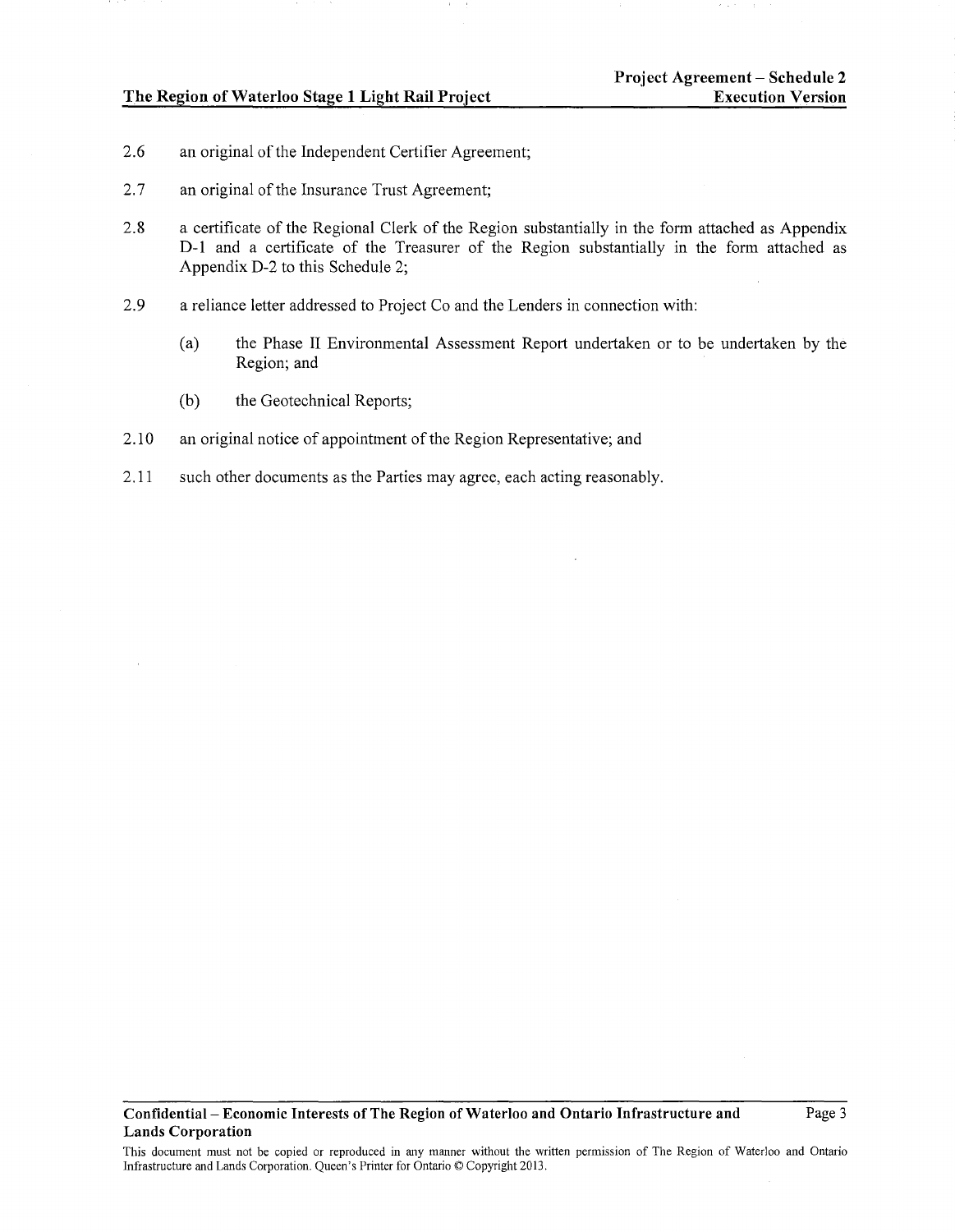## APPENDIX A

## FORM OF UNDERTAKING AND ACKNOWLEDGEMENT

- TO: The Regional Municipality of Waterloo (the "Region")
- RE: Project Agreement (as amended, supplemented or modified from time to time, the "Project Agreement") dated the [<sup>o</sup>] day of [<sup>o</sup>], 2014 between the Region and GrandLinq GP, a general partnership of Plenary GrandLinq GP Inc., Meridiam Infrastructure Waterloo LRT ULC, Aecon GrandLinq GP Inc., Kiewit Waterloo Investors Corp. and Keolis Waterloo General Partner ("Project Co")
- 1. The undersigned acknowledges that:
	- (a) The Project will proceed as an alternative financing and procurement project.
	- (b) Public ownership of the System and the Public Infrastructure will be preserved.
- 2. The undersigned undertakes to comply with all Applicable Law in any direction or order issued by the Region to the extent that the direction or order affects the Project Operations.

This document must not be copied or reproduced in any manner without the written permission of The Region of Waterloo and Ontario Infrastructure and Lands Corporation. Queen's Printer for Ontario© Copyright 2013.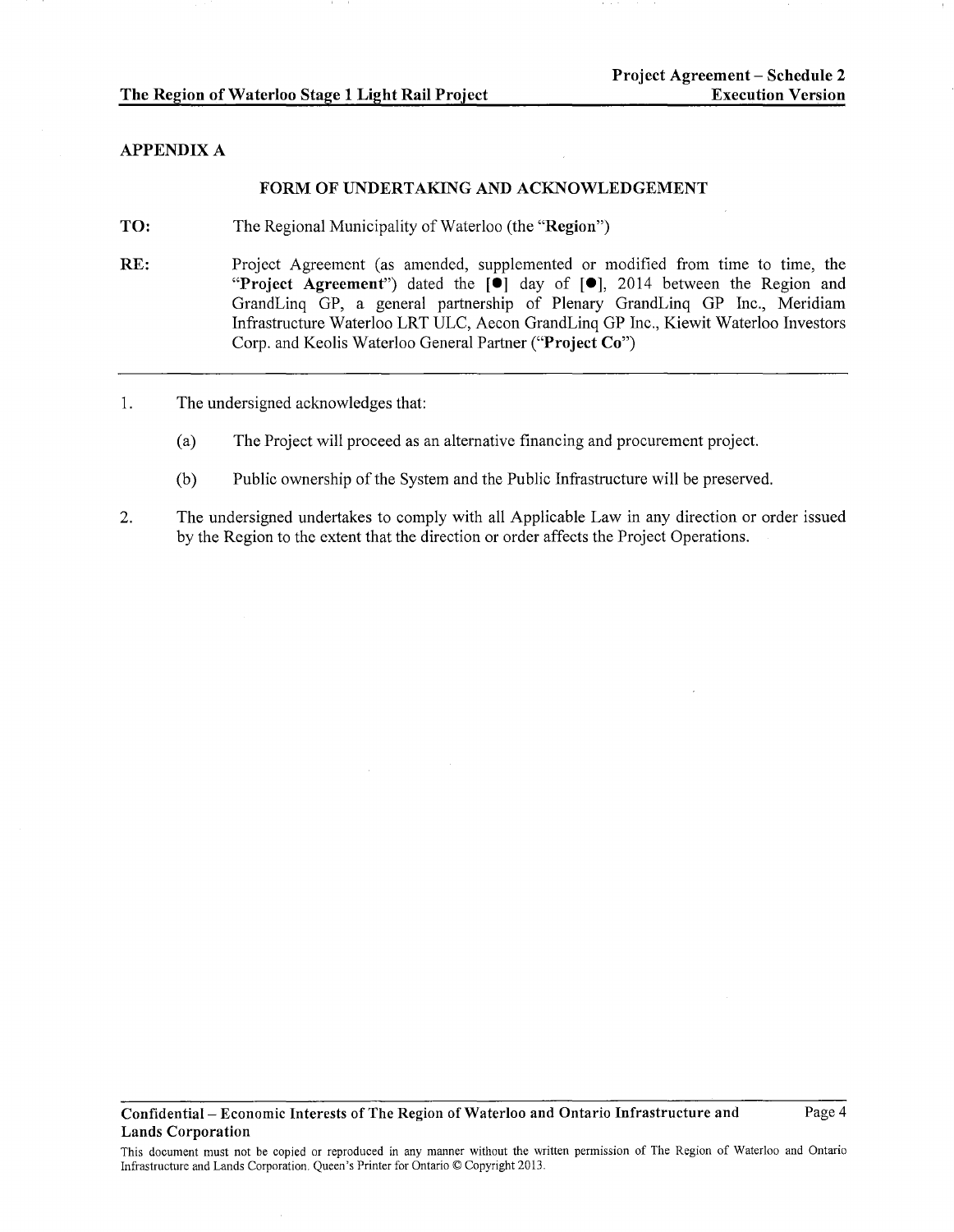$\frac{1}{4}$ 

3. Capitalized terms used but not defmed herein have the respective meanings ascribed thereto **in** the Project Agreement.

**DATED** this day of , 2014.

| [•] |        |  |
|-----|--------|--|
| By: |        |  |
|     | Name:  |  |
|     | Title: |  |
|     |        |  |

By:

Name: Title:

I/We have authority to bind the corporation.

## **Confidential- Economic Interests of The Region of Waterloo and Ontario Infrastructure and Lands Corporation**

Page 5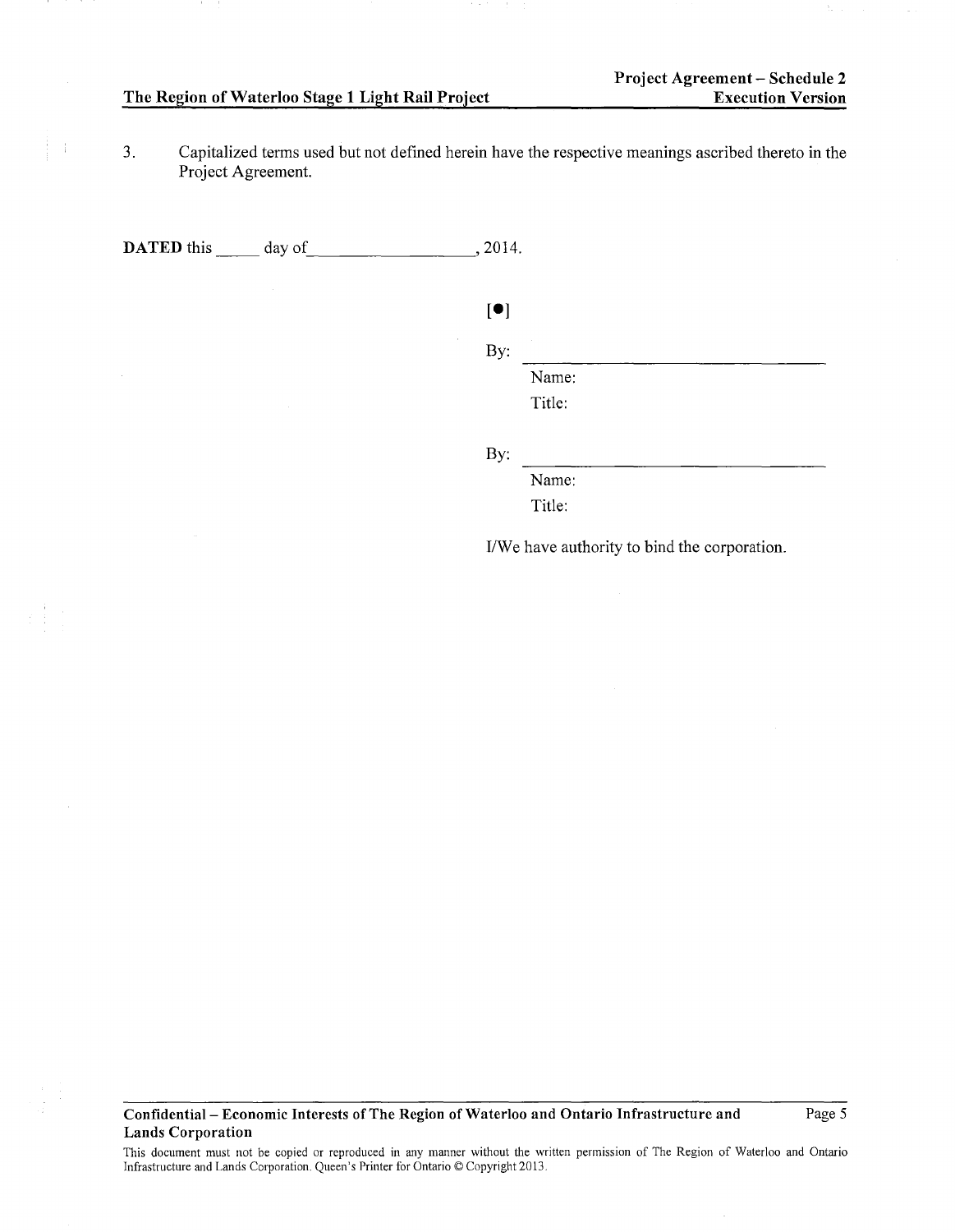## **APPENDIX B**

#### FORM OF PROJECT CO/PROJECT CO PARTY OFFICER'S CERTIFICATE

## Certificate of an Officer of

## [NTD: Modify, as appropriate, for limited/general partnership]

# $\lceil \bullet \rceil$

# (the "Corporation")

| TO:     | THE REGIONAL MUNICIPALITY OF WATERLOO (the "Region") |
|---------|------------------------------------------------------|
| AND TO: | <b>NORTON ROSE FULBRIGHT CANADA LLP</b>              |
| AND TO: | <b>BLAKE CASSELS &amp; GRAYDON LLP</b>               |
| AND TO: | BNY TRUST COMPANY OF CANADA                          |
| AND TO: | <b>FASKEN MARTINEAU DUMOULIN LLP</b>                 |
|         |                                                      |

I,  $\lceil \bullet \rceil$ , being the  $\lceil \bullet \rceil$  of the Corporation and an authorized signatory of the Corporation and being duly authorized by the Corporation to deliver this certificate, hereby make the following certifications and confirmations for and on behalf of the Corporation and without incurring personal liability and that the same may be relied upon by you without further inquiry:

- 1. Constating Documents
	- (a) The Corporation is a subsisting corporation duly incorporated under the laws of [the Province of Ontario].
	- (b) Attached hereto as Schedule "A" are true and complete copies of the articles, together with all amendments thereto, of the Corporation (the "Articles"). The Articles are in full force and effect on the date hereof and no other articles have been issued and no proceeding has been taken or is contemplated to the date hereof to authorize the Corporation to amend, surrender or cancel the Articles.
	- (c) Attached hereto as Schedule "B" are true and complete copies of the by-laws of the Corporation (the "By-laws") enacted on or before the date hereof. The By-laws have been in full force and effect from and after the date thereof as set out therein and are in full force and effect, unamended as of the date hereof. No proceeding has been taken to the date hereof to authorize the Corporation to amend the By-laws and neither the directors nor the shareholders of the Corporation have passed, confirmed or consented to any resolutions amending or varying the By-laws.
	- (d) Attached hereto as Schedule "C" is a true and complete copy of a unanimous shareholders' agreement between the shareholders of the Corporation and the Corporation

Confidential- Economic Interests of The Region of Waterloo and Ontario Infrastructure and Lands Corporation

This document must not be copied or reproduced in any manner without the written permission of The Region of Waterloo and Ontario Infrastructure and Lands Corporation. Queen's Printer for Ontario© Copyright 2013.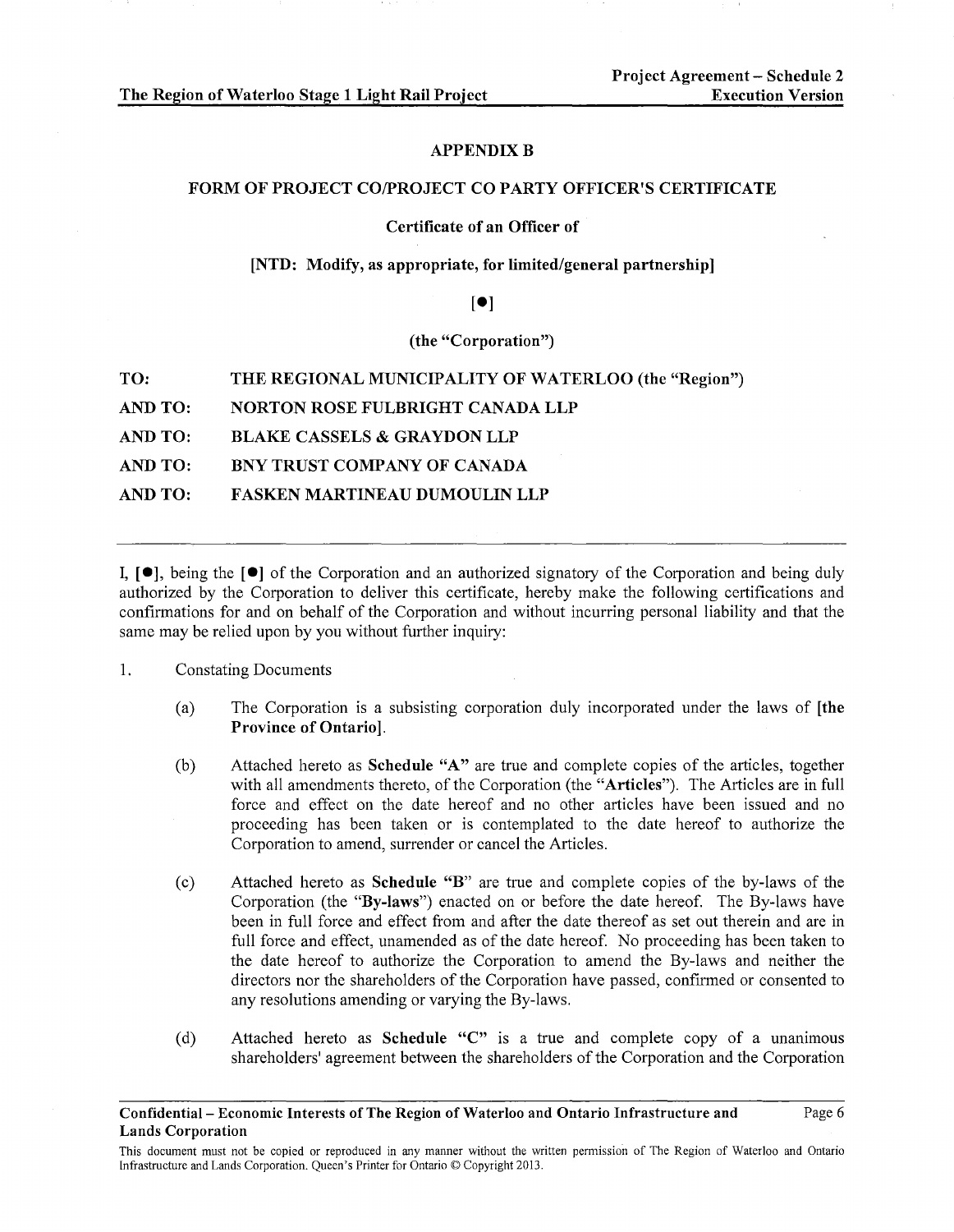(the "Unanimous Shareholders' Agreement") executed on or before the date hereof. The Unanimous Shareholders' Agreement has been in full force and effect from and after the date thereof as set out therein and is in full force and effect, unamended as of the date hereof.

- (e) The minute books and corporate records of the Corporation made available to  $\lceil \bullet \rceil$  are the original minute books and corporate records of the Corporation and contain all minutes of meetings, resolutions and proceedings of the shareholders and directors of the Corporation to the date hereof and there have been no meetings, resolutions or proceedings authorized or passed by the shareholders or directors of the Corporation to the date hereof not reflected in such minute books and corporate records. Such minute books and corporate records are true, complete and correct in all material respects and there are no changes, additions or alterations necessary to be made thereto to make such minute books and corporate records true, complete and correct in all material respects.
- (f) At the date hereof, no winding-up, liquidation, dissolution, insolvency, bankruptcy, amalgamation, arrangement, reorganization or continuation proceedings in respect of the Corporation have been commenced or are being contemplated by the Corporation, and the Corporation has no knowledge of any such proceedings having been commenced or contemplated in respect of the Corporation by any other party.
- (g) At the date hereof, the Corporation is up-to-date in the filing of all returns and other documents required to be filed by it by governmental authorities, including under corporate, securities and tax legislation, and no notice of any proceedings to cancel its certificate of incorporation or otherwise to terminate its existence has been received by the Corporation.
- (h) Pursuant to the Unanimous Shareholders' Agreement, the powers of the directors of the Corporation to manage the business and affairs of the Corporation, whether such powers arise from the *[Business Corporations Act* (Ontario) (the "Act")], the Articles or the By-laws of the Corporation, or otherwise, are restricted to the fullest extent permitted by law, and, in accordance with the Act and the Unanimous Shareholders' Agreement, the shareholders of the Corporation have and enjoy and may exercise and perform all the rights, powers, and duties of the directors of the Corporation to manage the business and affairs of the Corporation.
- (i) There are no provisions in the Articles, By-laws, Unanimous Shareholders' Agreement or in any other agreement binding on the Corporation which:
	- (i) restrict or limit the powers of the Corporation to enter into:
		- (1) a certain Project Agreement with the Region made as of [•], 2014 (as the same may be amended, supplemented, restated or otherwise modified from time to time, the "Project Agreement") pursuant to which the Corporation will design, build, finance, operate and maintain a new light rail transit system;

This document must not be copied or reproduced in any manner without the written permission of The Region of Waterloo and Ontario Infrastructure and Lands Corporation. Queen's Printer for Ontario© Copyright 2013.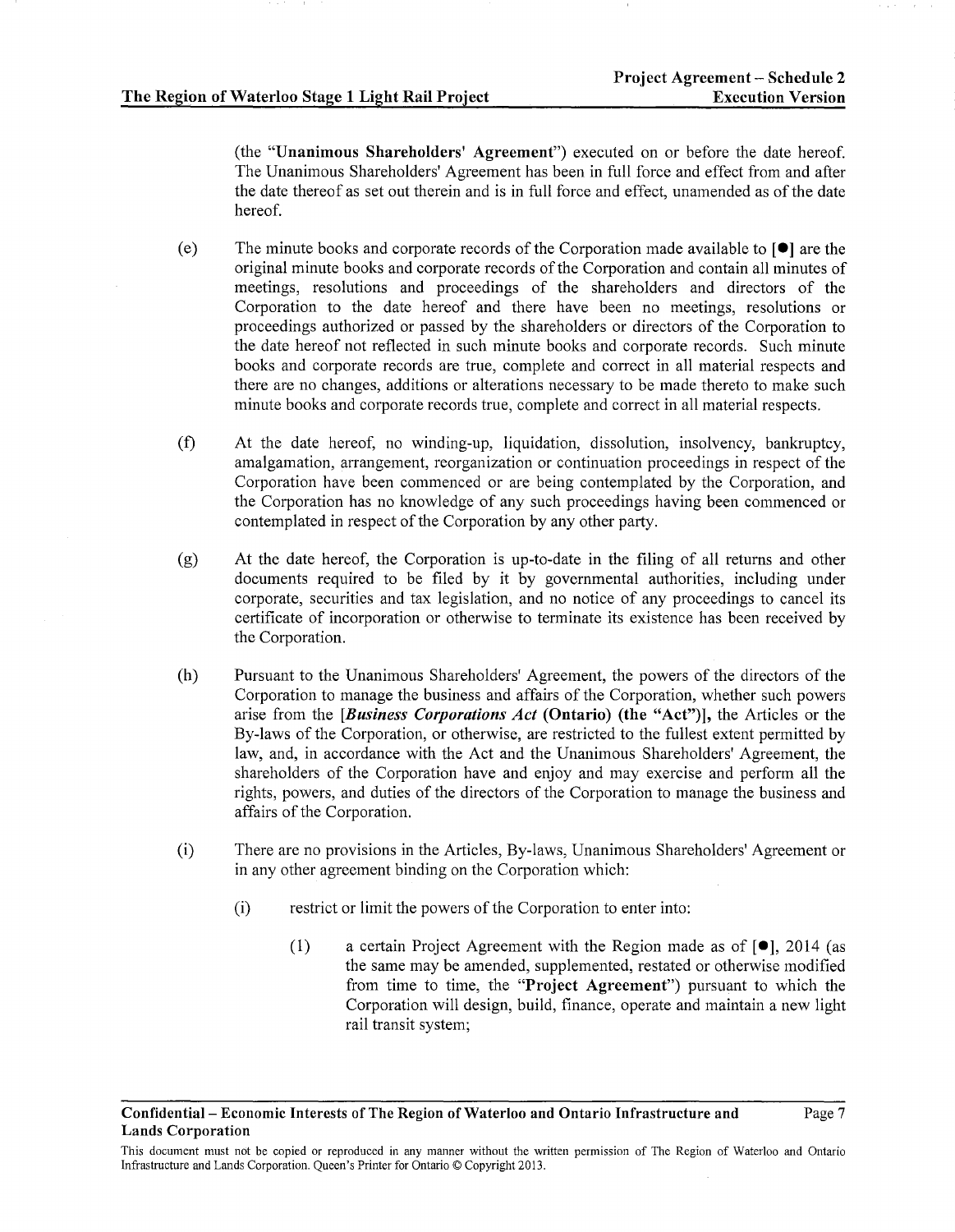- (2) a lenders' direct agreement between the Corporation, the Region and the Lenders' Agent;
- (3) direct agreements between the Contractors, the Corporation, the Guarantors and the Region;
- (4) *[NTD: List other documents delivered at Financial Close.],*

(collectively, the **"Documents");** or

- (ii) restrict or limit the authority of the directors or shareholders of the Corporation by resolution to delegate the powers set out in subparagraph (i) to a director or an officer of the Corporation.
- 2. Resolutions
	- (a) Annexed hereto, forming part hereof and marked as **Schedule "D"** are true and complete copies of the resolutions of the **[directors/shareholders]** of the Corporation (the **"Resolutions"),** which have been duly and validly passed in accordance with applicable law, constituting authority and approval for the Corporation, *inter alia,* to enter into the Documents. The Resolutions are the only resolutions of the Corporation pertaining to the subject matter thereof and the same are in full force and effect, unamended as of the date hereof.
	- (b) The authorization, execution and delivery of each Document contemplated in the Resolutions, and the performance by the Corporation of its obligations thereunder, do not constitute or result in a violation or breach or default under:
		- **(i)** the Articles, By-laws or the Unanimous Shareholders' Agreement;
		- (ii) to the best of my knowledge and belief after due diligence, any order of any Canadian or **[Ontario]** governmental body by which it is bound;
		- (iii) to the best of my knowledge and belief after due diligence, the terms of any agreement or instrument under which any of its property or assets is bound; or
		- (iv) to the best of my knowledge and belief after due diligence, any writ, judgment, injunction, determination or award which is binding on the Corporation or any of its properties.
	- (c) To the best of my knowledge and belief after due diligence, there is no claim, action, suit, proceedings, arbitration, investigation or inquiry before any governmental agency, court or tribunal, foreign or domestic, or before any private arbitration tribunal, pending or threatened against the Corporation, or involving its properties or business. To the best of my knowledge and belief after due diligence, no administrative or court decree is outstanding in respect of the Corporation or its assets.

This document must not be copied or reproduced in any manner without the written permission of The Region of Waterloo and Ontario Infrastructure and Lands Corporation. Queen's Printer for Ontario© Copyright 2013.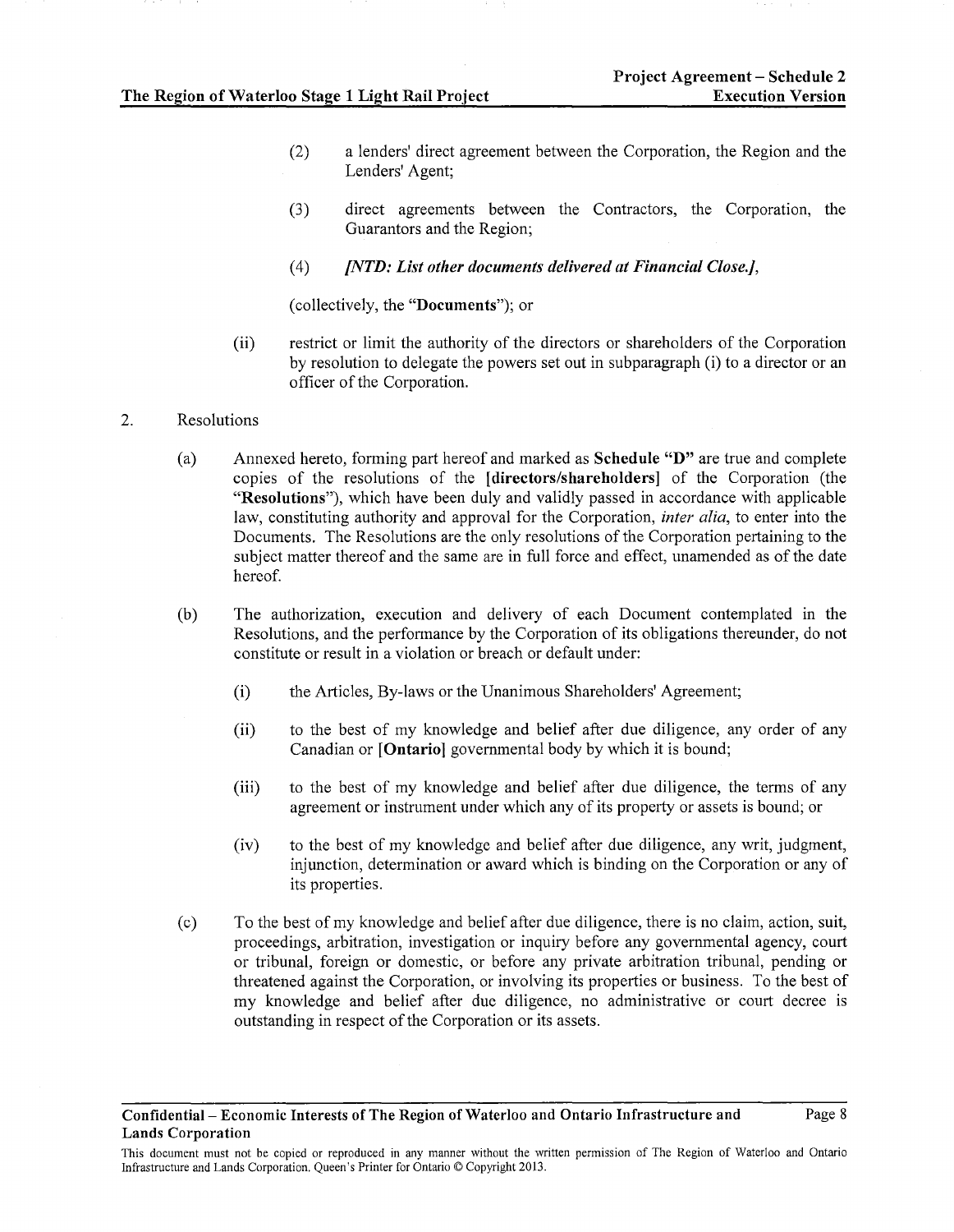(d) To the best of my knowledge and belief after due diligence, no consent, approval or other order of any Canadian or [Ontario] governmental authority which has not been obtained is required to permit the Corporation to execute and deliver the Documents.

## 3. No Breach or Default

Neither the execution and delivery by the Corporation of the Documents nor the consummation of the transactions therein contemplated nor the fulfilment or compliance with the terms thereof will contravene or result in a breach of any of the terms, conditions or provisions of, or constitute a default under the Articles, By-laws, Unanimous Shareholders' Agreement or under any other agreement binding on the Corporation.

## 4. Specimen Signatures

The persons whose names are set forth below are, at the date hereof, officers and/or directors of the Corporation, duly elected or appointed to the office or offices set forth opposite their respective names and authorized to execute the Documents on behalf of the Corporation. The signatures set forth opposite their respective names are the true signatures of those persons:

| <b>NAME</b> | <b>POSITION</b> | <b>SIGNATURE</b> |
|-------------|-----------------|------------------|
|             |                 | <b>College</b>   |
|             |                 |                  |
|             |                 |                  |
|             |                 |                  |
|             |                 |                  |
|             |                 |                  |

## 5. Capital

Listed below are all of the issued and outstanding shares in the capital of the Corporation and the registered owner(s) of such shares:

## ISSUED SHARES REGISTERED OWNER

Attached hereto as Schedule "E" are true copies of all certificates in respect of such issued and outstanding shares. The Corporation has issued no securities, including (without limitation) securities

#### Confidential- Economic Interests of The Region of Waterloo and Ontario Infrastructure and Lands Corporation

Page 9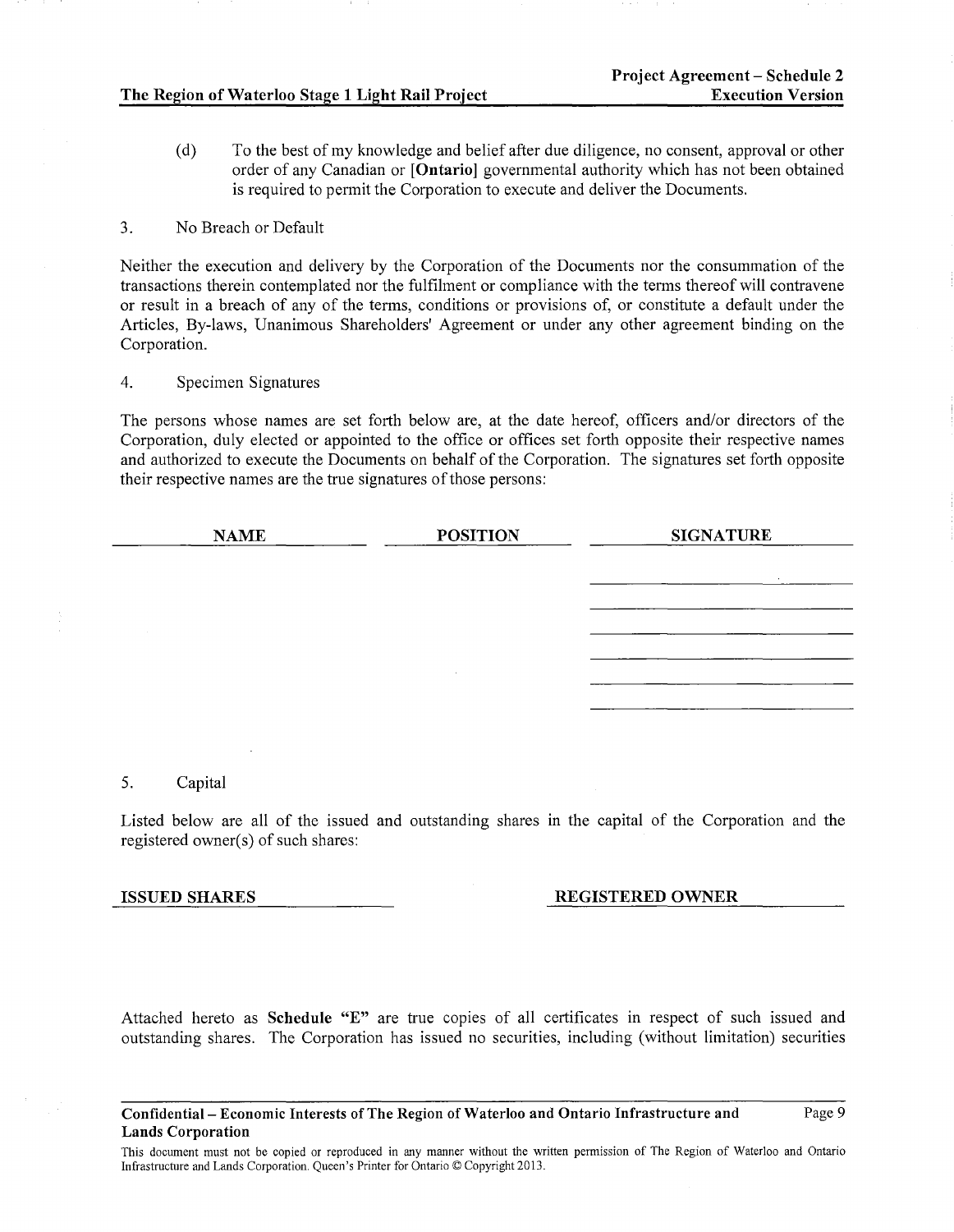convertible or exchangeable into shares and/or securities in respect of debt, other than such issued and outstanding shares as are listed above.

DATED this \_\_\_\_\_ day of \_\_\_\_\_\_\_\_\_\_\_\_\_\_\_\_\_\_\_\_\_, 2014.

By:

Name: Title:

**Confidential- Economic Interests of The Region of Waterloo and Ontario Infrastructure and Lands Corporation** 

Page 10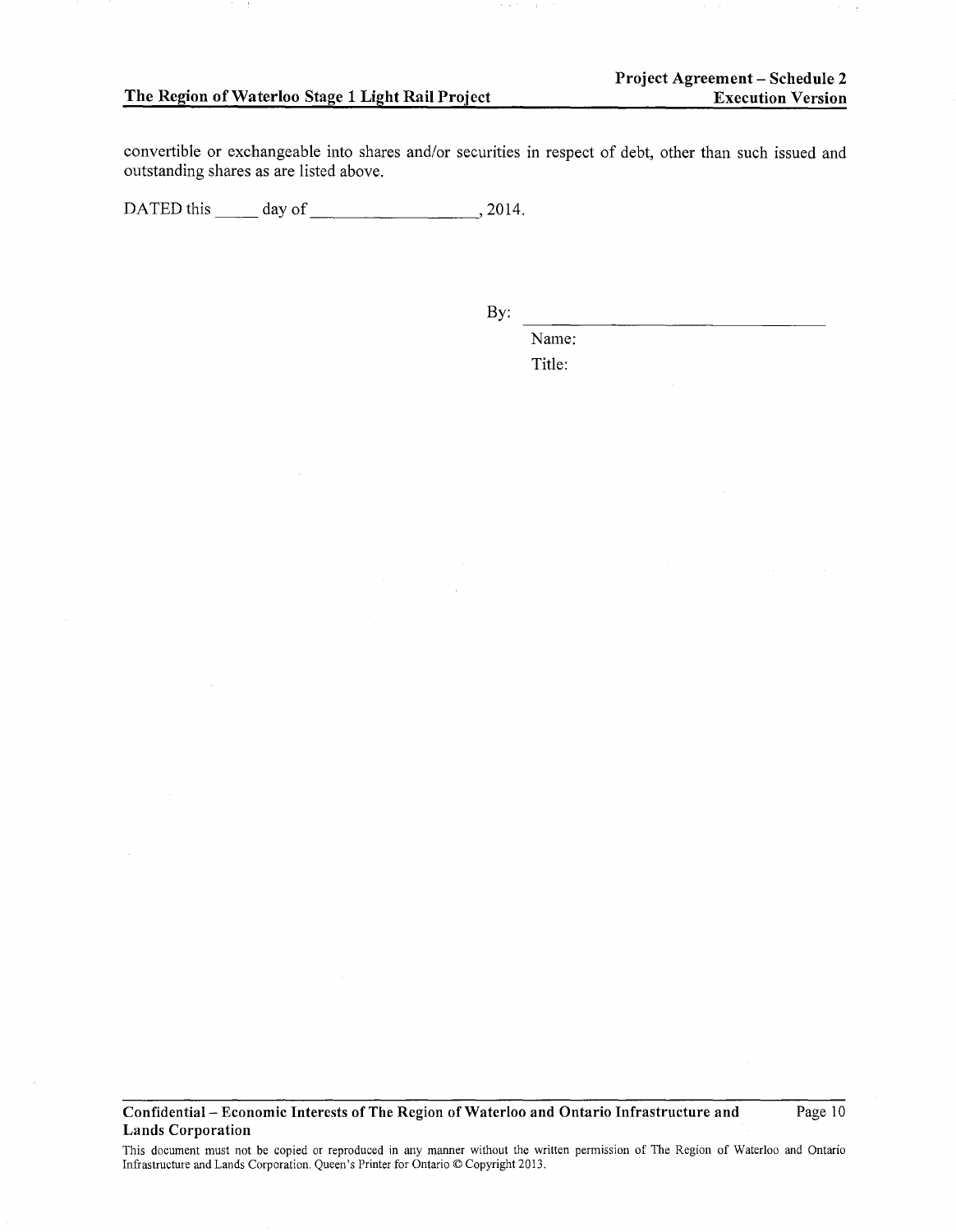#### **APPENDIX C**

#### FORM OF PROJECT CO/PROJECT CO PARTY OPINION

#### [INSERT DATE]

The Regional Municipality of Waterloo 150 Frederick Street, 3rd Floor Kitchener, ON N2G 4J3

Norton Rose Fulbright Canada LLP Royal Bank Plaza, South Tower, Suite 3800 200 Bay Street, P.O. Box 84 Toronto, Ontario M4J 2Z4

Dear Sirs/Mesdames:

## Re: Region of Waterloo Stage 1 Light Rail Project

We have acted as counsel to  $[\bullet]$  ("Project Co"),  $[\bullet]$  (the "Construction Contractor") and  $[\bullet]$  (the "OM&R Contractor") in connection with the alternative financing and procurement transaction whereby Project Co has agreed to enter into a design, build, finance, maintain and operate agreement for a new light rail transit system in the Regional Municipality of Waterloo. *[NTD: Additional parties to he added depending on consortium structure and/or the financing package.]* 

This opinion is being delivered to the Regional Municipality of Waterloo (the "Region") and its counsel pursuant to Section 1.19 of Schedule 2 to the Project Agreement made as of [•], 2014 between the Region and Project Co (as the same may be amended, supplemented, restated or otherwise modified from time to time, the "Project Agreement").

All capitalized terms used but not otherwise defined in this opinion shall have the respective meanings ascribed thereto in the Project Agreement.

In our capacity as counsel to Project Co, the Construction Contractor and the OM&R Contractor, we have participated in the preparation and negotiation, and have examined an executed copy, of each of the following documents (unless otherwise indicated, all documents are dated as of  $[•]$ , 2014):

- 1. the Project Agreement; and
- 2. the following project documents (collectively, the "Implementation Documents"):
	- (a) the Construction Contract;
	- (b) the OM&R Contract;

Confidential- Economic Interests of The Region of Waterloo and Ontario Infrastructure and Lands Corporation

This document must not be copied or reproduced in any manner without the written permission of The Region of Waterloo and Ontario Infrastructure and Lands Corporation. Queen's Printer for Ontario© Copyright 2013.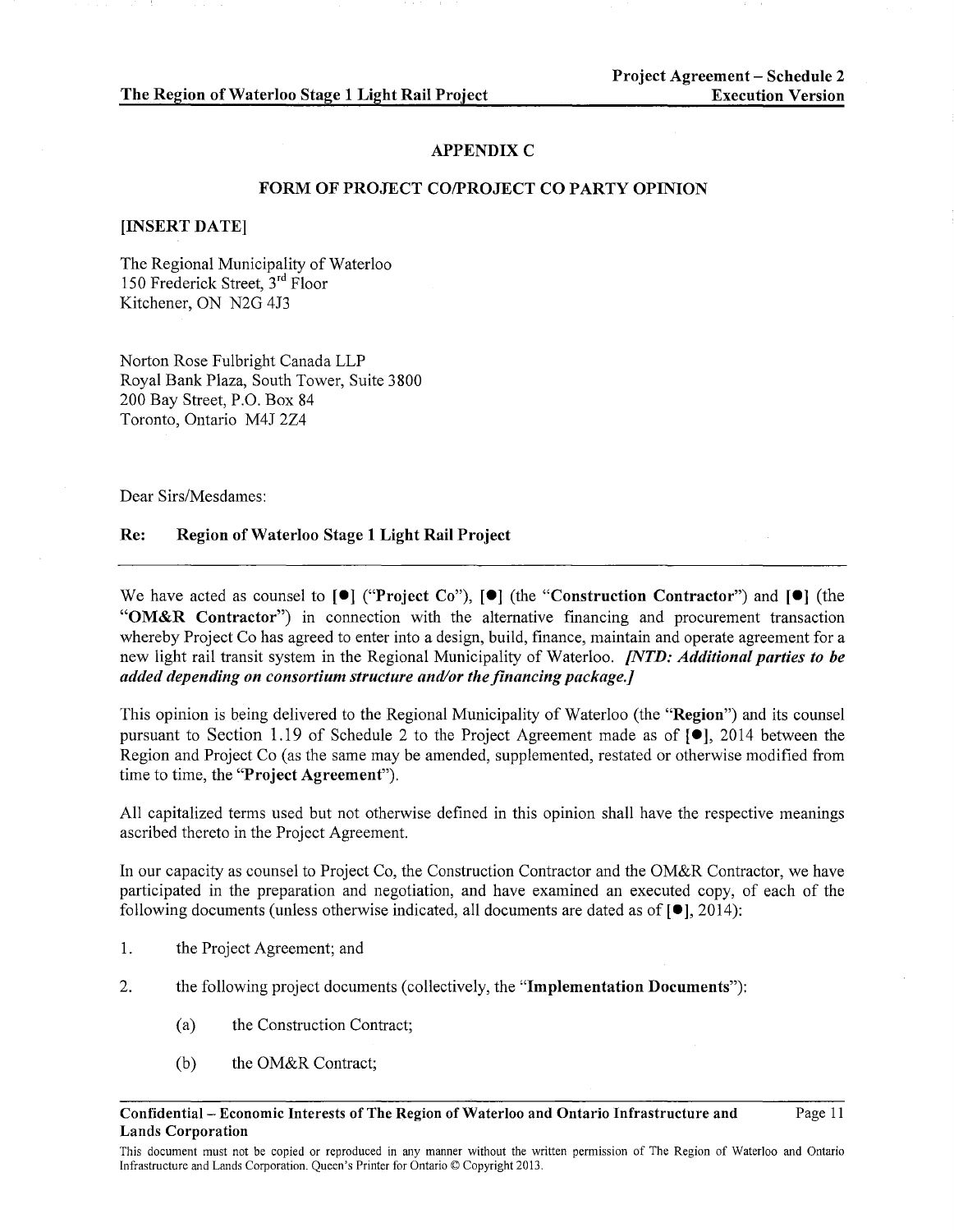- (c) the Lenders' Direct Agreement;
- (d) the Construction Contractor's Direct Agreement;
- (e) the OM&R Direct Agreement;
- (f) the Lending Agreements;
- (g) the Insurance Trust Agreement;
- (h) the Custody Agreement;
- (i) the Independent Certifier Agreement; and
- (j) the Performance Guarantees.

The Project Agreement and the Implementation Documents are hereinafter collectively referred to as the "Documents", and each is individually referred to as a "Document". *[NTD: Additional documents to be added depending on consortium structure and/or the financing package.]* 

We are qualified to practise law in the Province of Ontario. We have made no investigation of the laws of any jurisdiction other than Ontario, and the opinions expressed below are confined to the laws of Ontario and the federal laws of Canada applicable therein as at the date hereof.

We do not act as corporate counsel to [Project Co, the Construction Contractor, the OM&R Contractor], nor have we participated in the general maintenance of their corporate records and corporate proceedings. Therefore, in expressing certain of the opinions below, we have, where indicated, relied exclusively, and without any independent investigation or enquiry, on certificates of public officials and a certificate of an officer of each of Project Co, the Construction Contractor and the OM&R Contractor dated as of the date hereof (the "Officer's Certificates") as to certain factual matters.

#### Searches and Reliance

We have conducted, or have caused to be conducted, the searches identified in Schedule "A" (the "Searches") for filings or registrations made in those offices of public record listed in Schedule "A". The Searches were conducted against the current name and all former names of Project Co, the Construction Contractor, and the OM&R Contractor (including, in each case, both the English and French versions, if any). The results of the Searches are set out in Schedule "A".

We have also made such investigations and examined originals or copies, certified or otherwise identified to our satisfaction, of such certificates of public officials and of such other certificates, documents and records as we have considered necessary or relevant for purposes of the opinions expressed below, including, without limitation, the Officer's Certificates.

We have relied exclusively, and without any independent investigation or enquiry, on the Officer's Certificates and the certificates of public officials with respect to certain factual matters.

Confidential- Economic Interests of The Region of Waterloo and Ontario Infrastructure and Lands Corporation

This document must not be copied or reproduced in any manner without the written permission of The Region of Waterloo and Ontario Infrastructure and Lands Corporation. Queen's Printer for Ontario© Copyright 2013.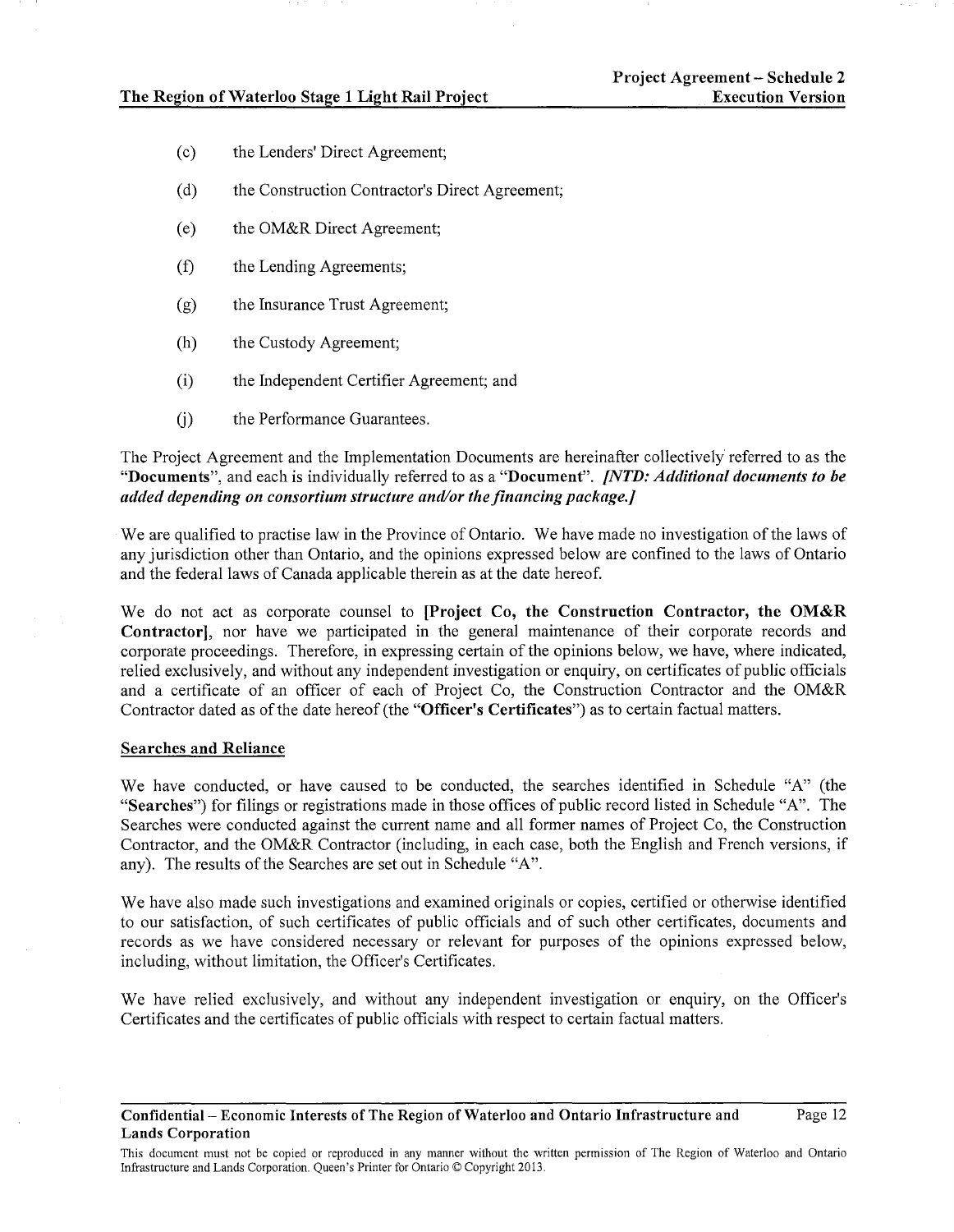In connection with the opinions set forth in paragraphs 1, 2 and 3 below, we have relied exclusively on Certificates of Status issued by the [Ministry of Government Services (Ontario)] of even date, copies of which are attached as Schedule "B".

In connection with the opinions set forth in paragraphs 5, 8, 11, 17 and 20 below, we have relied exclusively, and without any independent investigation or enquiry, upon the opinion of  $[\bullet]$  dated  $[\bullet]$ , 2014 (the "CC Opinion"), a copy of which has been delivered to you. To the extent that the CC Opinion contains assumptions, qualifications, limitations or definitions, or is expressed as relying on any certificate(s) or other documents identified therein, the opinions herein expressed in reliance on the CC Opinion should be read as incorporating the identical assumptions, qualifications, limitations, defmitions and reliances.

In connection with the opinions set forth in paragraphs  $6, 9, 12, 18$  and  $21$  below, we have relied exclusively, and without any independent investigation or enquiry, upon the opinion of  $[\bullet]$  dated  $[\bullet]$ , 2014 (the "OM&R Contractor Opinion"), a copy of which has been delivered to you. To the extent that the OM&R Contractor Opinion contains assumptions, qualifications, limitations or definitions, or is expressed as relying on any certificate(s) or other documents identified therein, the opinions herein expressed in reliance on the OM&R Contractor Opinion should be read as incorporating the identical assumptions, qualifications, limitations, definitions and reliances.

## Assumptions

For the purposes of the opinions expressed herein, we have assumed:

- 1. The genuineness of all signatures, the authenticity of all documents submitted to us as originals, the conformity to originals of all documents submitted to us as certified, true, conformed, photostatic or notarial copies or facsimiles thereof and the authenticity of the originals of such certified, true, conformed, photostatic or notarial copies or facsimiles.
- 2. Each of the parties (other than Project Co, the Construction Contractor, the OM&R Contractor) to each of the Documents is and was, at all relevant times, a subsisting corporation, partnership, limited partnership, limited liability company or trust, as applicable, under the laws of its jurisdiction of formation.
- 3. Each of the parties (other than Project Co, the Construction Contract and the OM&R Contractor and the Operations Contractor) has (and had) the corporate power, authority and capacity to own its property and assets and to carry on its business as such business is now (or as was then) being carried on by it, has (or had) all requisite corporate power, authority and capacity to execute and deliver each Document to which it is party and to perform its obligations thereunder, has taken all necessary corporate action, as applicable, to authorize the execution and delivery of each Document to which it is a party and the performance of its obligations thereunder, and has duly executed and delivered each Document to which it is a party and each Document to which it is a party is a legal, valid and binding obligation of such party enforceable against it in accordance with its terms.
- 4. The completeness, truth and accuracy of all facts set forth in the Officer's Certificates.

#### Confidential- Economic Interests of The Region of Waterloo and Ontario Infrastructure and Lands Corporation

This document must not be copied or reproduced in any manner without the written permission of The Region of Waterloo and Ontario Infrastructure and Lands Corporation. Queen's Printer for Ontario © Copyright 2013.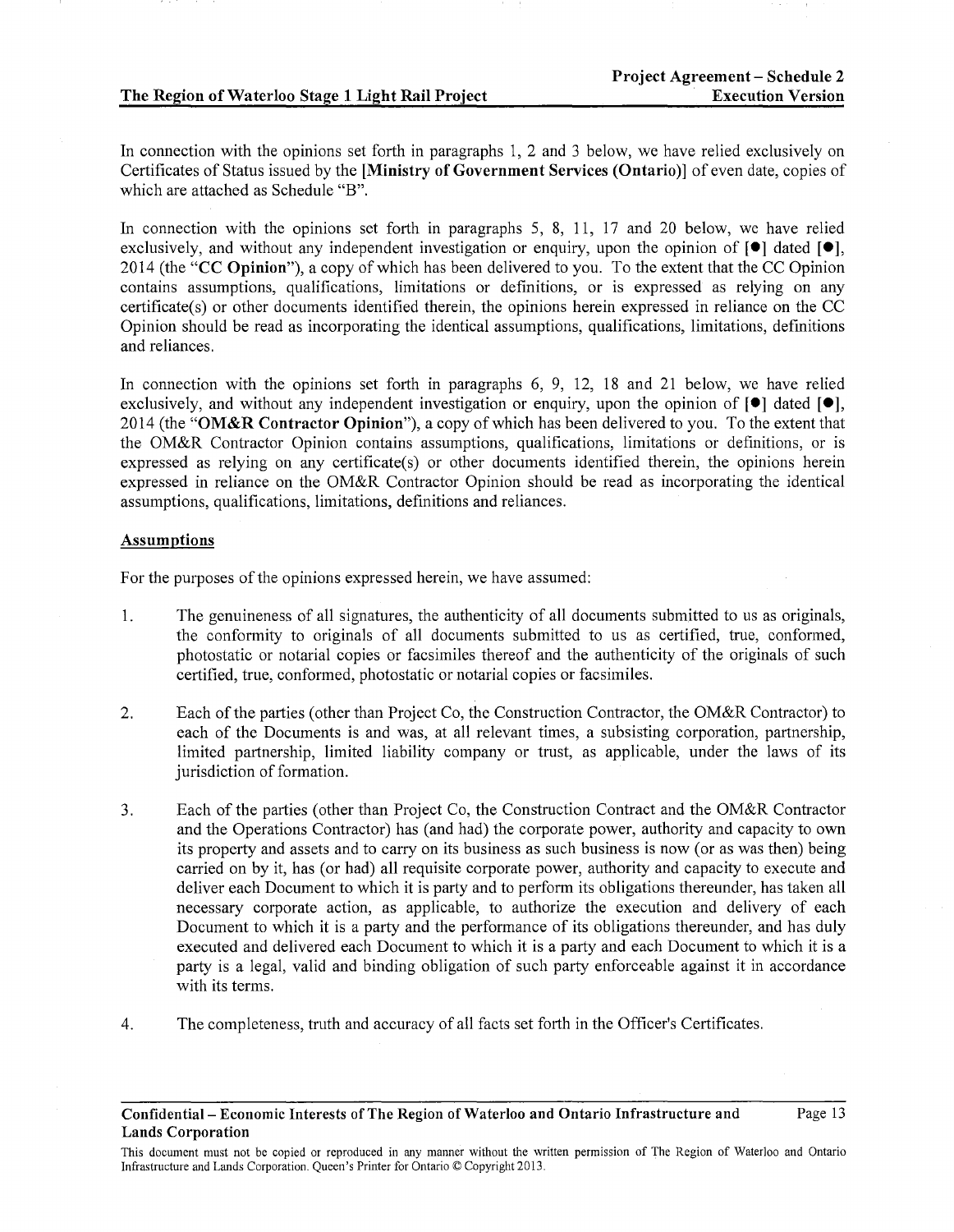- 5. The completeness, truth and accuracy of all facts set forth m official public records and certificates and other documents supplied by public officials.
- 6. Value has been given by each of the parties (other than Project Co, the Construction Contractor and the OM&R Contractor) to Project Co, the Construction Contractor and the OM&R Contractor.

## Opinions

Based upon and subject to the foregoing, and to the qualifications, exceptions and limitations hereinafter expressed, we are of the opinion that, as of the date hereof:

# *Incorporation and Existence*

- 1. Project Co is a corporation incorporated under the laws of [the Province of Ontario] and has not been dissolved.
- 2. The Construction Contractor is a corporation incorporated under the laws of [the Province of Ontario] and has not been dissolved.
- 3. The OM&R Contractor is a corporation incorporated under the laws of [the Province of Ontario] and has not been dissolved.

# *Corporate Power and Capacity*

- 4. Project Co has the corporate power and capacity to own or lease its properties and assets, to carry on its business as it is currently being conducted and as it is contemplated to be conducted under the Project Agreement, and to enter into and perform its obligations under each of the Documents to which it is a party.
- 5. The Construction Contractor has the corporate power and capacity to own or lease its properties and assets, to carry on its business as it is currently being conducted and as it is contemplated to be conducted under the Documents, and to enter into and perform its obligations under each of the Documents to which it is a party.
- 6. The OM&R Contractor has the corporate power and capacity to own or lease its properties and assets, to carry on its business as it is currently being conducted and as it is contemplated to be conducted under the Documents, and to enter into and perform its obligations under each of the Documents to which it is a party.

## *Corporate Authorization*

- 7. Project Co has taken all necessary corporate action to authorize the execution and delivery of, and the performance of its obligations under, each of the Documents to which it is a party.
- 8. The Construction Contractor has taken all necessary corporate action to authorize the execution and delivery of, and the performance of its obligations under, each of the Documents to which it is a party.

Confidential- Economic Interests of The Region of Waterloo and Ontario Infrastructure and Lands Corporation

This document must not be copied or reproduced in any manner without the written permission of The Region of Waterloo and Ontario Infrastructure and Lands Corporation. Queen's Printer for Ontario© Copyright 2013.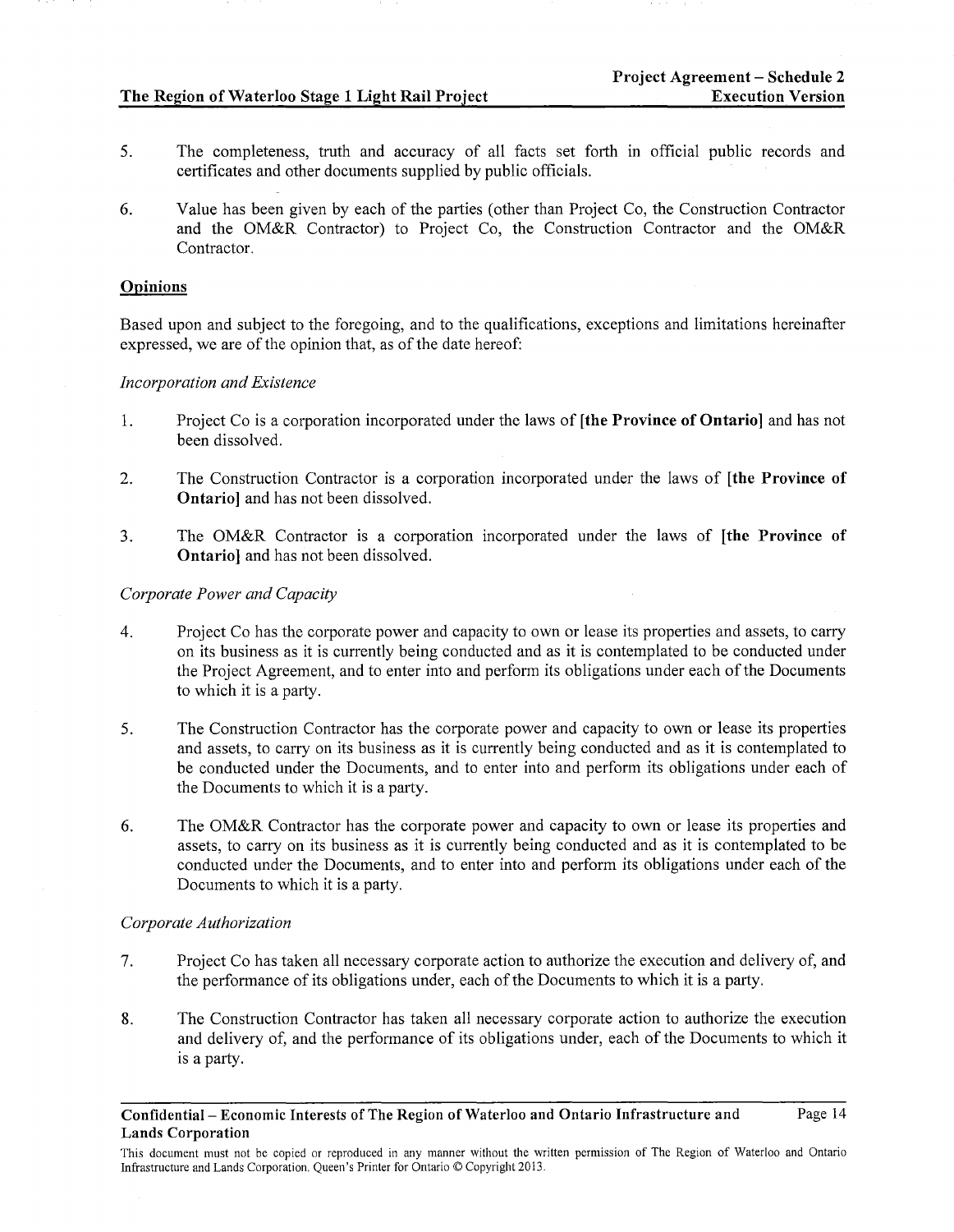9. The OM&R Contractor has taken all necessary corporate action to authorize the execution and delivery of, and the performance of its obligations under, each of the Documents to which it is a party.

# *Execution and Delivery*

- 1 0. Project Co has duly executed and delivered each of the Documents to which it is a party.
- 11. The Construction Contractor has duly executed and delivered each of the Documents to which it is a party.
- 12. The OM&R Contractor has duly executed and delivered each of the Documents to which it is a party.

# *Enforceability*

- 13. Each of the Documents to which Project Co is a party constitutes a legal, valid and binding obligation of Project Co, enforceable against it in accordance with its terms.
- 14. Each of the Documents to which the Construction Contractor is a party constitutes a legal, valid and binding obligation of the Construction Contractor, enforceable against it in accordance with its terms.
- 15. Each of the Documents to which the OM&R Contractor is a party constitutes a legal, valid and binding obligation of the Maintenance and Rehabilitation Contractor, enforceable against it in accordance with its terms.

# *No Breach or Default*

- 16. The execution and delivery by Project Co of the Documents to which it is a party does not, and the performance by Project Co of its obligations under each such Document in accordance with its terms will not, breach or constitute a default under (i) its articles, by-laws or unanimous shareholders' agreement, or (ii) the provisions of any law, statute, rule or regulation to which Project Co is subject.
- 17. The execution and delivery by the Construction Contractor of the Documents to which it is a party does not, and the performance by the Construction Contractor of its obligations under each such Document in accordance with its terms will not, breach or constitute a default under (i) its articles, by-laws or unanimous shareholders' agreement, or (ii) the provisions of any law, statute, rule or regulation to which the Construction Contractor is subject.
- 18. The execution and delivery by the OM&R Contractor of the Documents to which it is a party does not, and the performance by the OM&R Contractor of its obligations under each such Document in accordance with its terms will not, breach or constitute a default under (i) its articles, by-laws or unanimous shareholders' agreement, or (ii) the provisions of any law, statute, rule or regulation to which the Maintenance and Rehabilitation Contractor is subject.

This document must not be copied or reproduced in any manner without the written permission of The Region of Waterloo and Ontario Infrastructure and Lands Corporation. Queen's Printer for Ontario© Copyright 2013.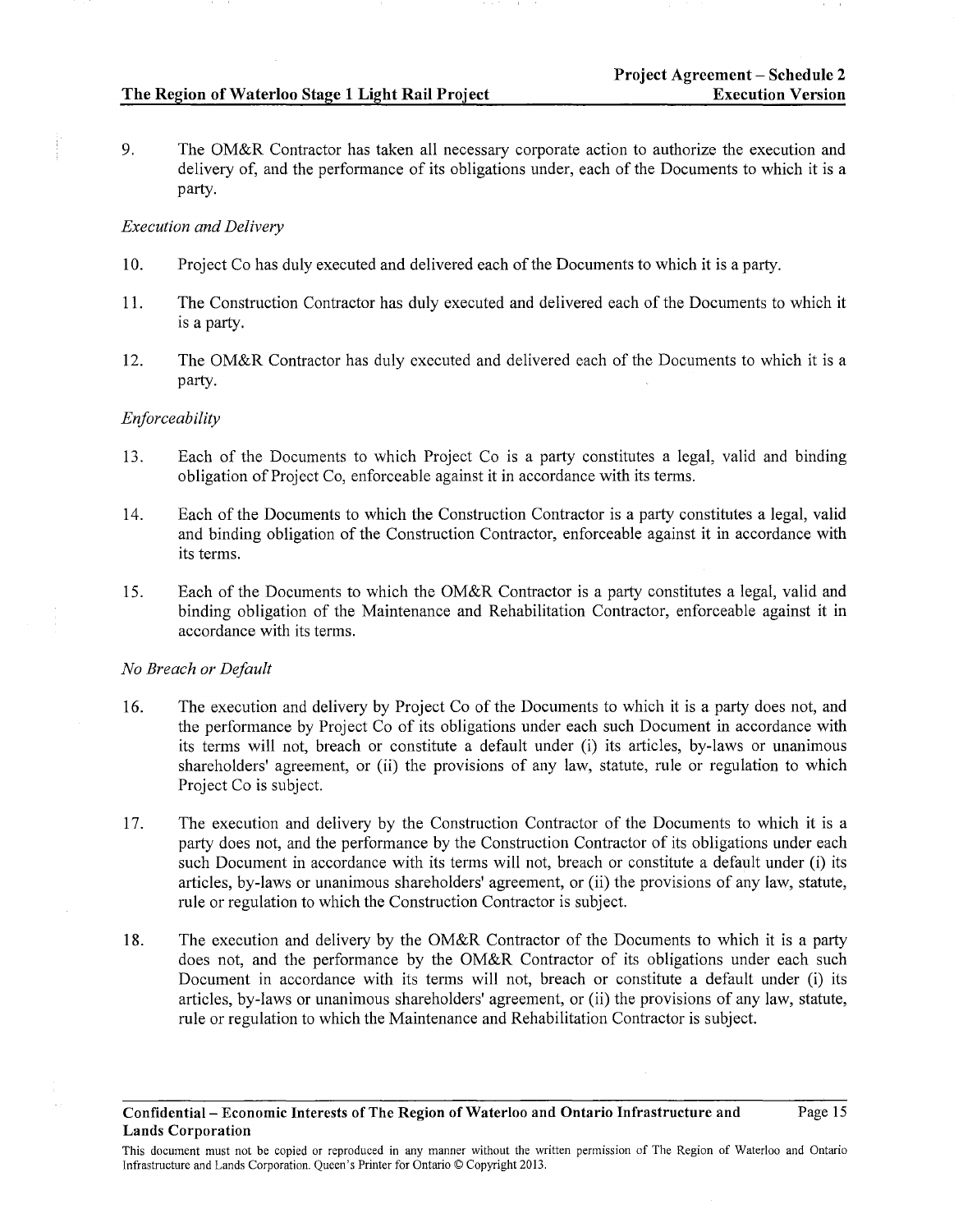# *Regulatory Approvals*

- 19. No authorization, consent, permit or approval of, or other action by, or filing with or notice to, any governmental agency or authority, regulatory body, court, tribunal or other similar entity having jurisdiction is required in connection with the execution and delivery by Project Co of the Documents to which it is a party and the performance of its obligations thereunder.
- 20. No authorization, consent, permit or approval of, or other action by, or filing with or notice to, any governmental agency or authority, regulatory body, court, tribunal or other similar entity having jurisdiction is required in connection with the execution and delivery by the Construction Contractor of the Documents to which it is a party and the performance of its obligations thereunder.
- 21. No authorization, consent, permit or approval of, or other action by, or filing with or notice to, any governmental agency or authority, regulatory body, court, tribunal or other similar entity having jurisdiction is required in connection with the execution and delivery by the OM&R Contractor of the Documents to which it is a party and the performance of its obligations thereunder.

# Qualifications

Our opinions herein are subject to the following qualifications and reservations, namely:

- 1. The enforceability of any Document and the rights and remedies set out therein or any judgment arising out of or in connection therewith is subject to and may be limited by any applicable bankruptcy, reorganization, winding-up, insolvency, moratorium or other laws of general application affecting creditors' rights from time to time in effect.
- 2. The enforceability of each of the Documents and the rights and remedies set out therein is subject to and may be limited by general principles of equity, and no opinion is given as to any specific remedy that may be granted, imposed or rendered, including equitable remedies such as those of specific performance and injunction, or the availability of equitable defences.
- 3. The enforceability of any Document will be subject to the limitations contained in the *Limitations Act,* 2002 (Ontario), and we express no opinion as to whether a court may find any provision of any Document to be unenforceable as an attempt to vary or exclude a limitation period under that Act.
- 4. Pursuant to the *Currency Act* (Canada), a judgment in money rendered by a court in the Province of Ontario must be awarded in Canadian currency and such judgment may be based on a rate of exchange in effect other than the day of payment of the judgment.
- 5. To the extent that a particular contractual provision is characterized by a court as a penalty and not as a genuine pre-estimate of damages, it will not be enforceable.
- 6. A court may not treat as conclusive those certificates and determinations which the Documents state are to be so treated.

This document must not be copied or reproduced in any manner without the written permission of The Region of Waterloo and Ontario Infrastructure and Lands Corporation. Queen's Printer for Ontario© Copyright 2013.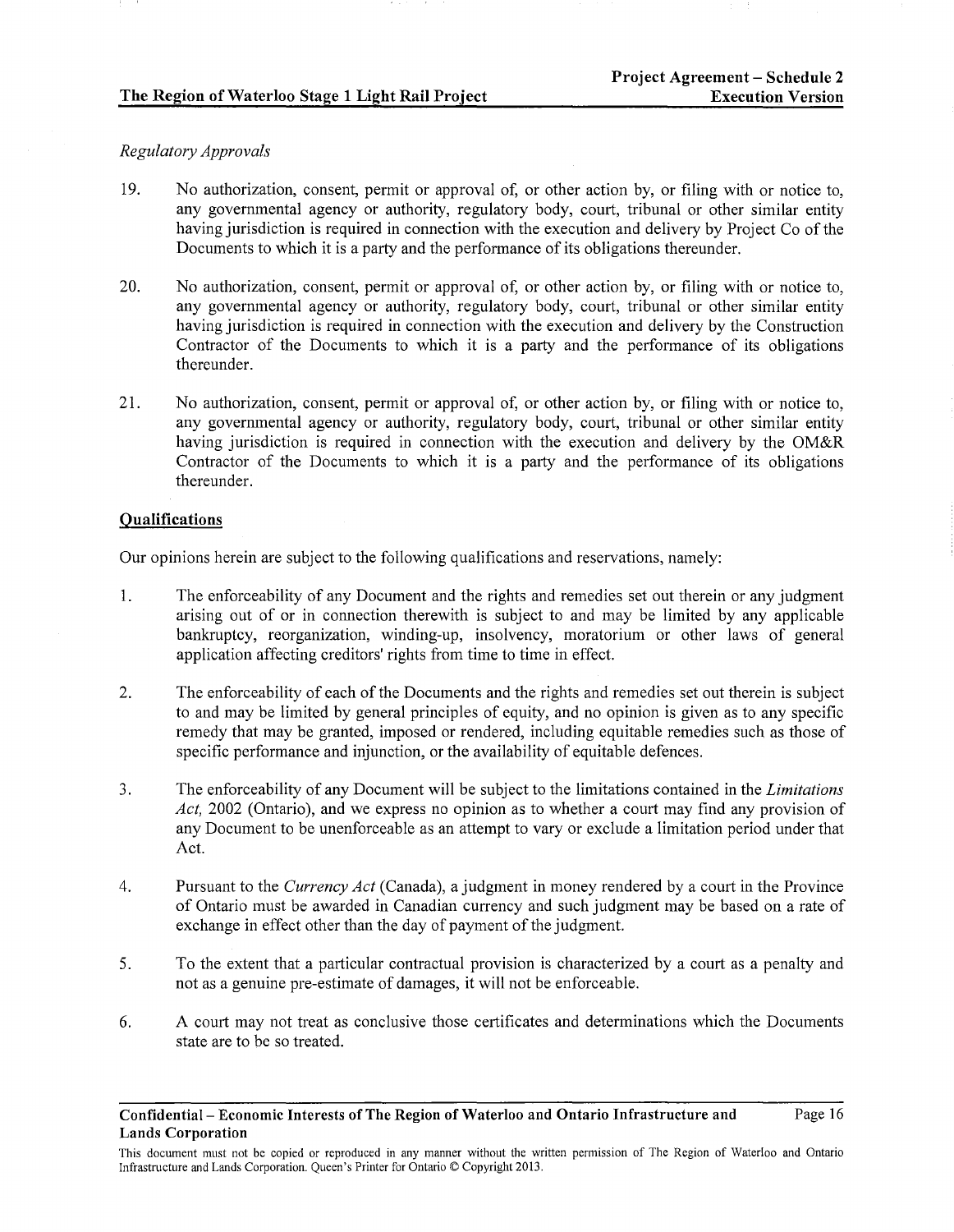- 7. A receiver or receiver and manager appointed pursuant to the provisions of any Document, for certain purposes, may not be treated by a court as being solely the agent of Project Co notwithstanding any agreement to the contrary.
- 8. The ability to recover or claim for certain costs or expenses may be subject to judicial discretion.
- 9. With respect to any provisions of the Documents pursuant to which the parties to such Documents are permitted or required to submit a dispute arising out of such Documents to arbitration, we express no opinion as to the enforceability of such arbitration provisions in all circumstances since under the *Arbitration Act,* 1991 (Ontario) a court of competent jurisdiction in Ontario may, in its discretion and upon certain grounds, refuse to stay judicial proceedings in which event an arbitration under such arbitration provisions may not be commenced or continued. In addition, the *Arbitration Act,* 1991 (Ontario) provides that a court may hear an appeal of an arbitration award on a question of law, or set aside an arbitration award or declare it invalid, in each case on certain prescribed grounds.
- 10. Any requirement in any of the Documents that interest be paid at a higher rate after than before default may not be enforceable.
- 11. The effectiveness of provisions which purport to relieve a person from a liability or duty otherwise owed may be limited by law, and provisions requiring indemnification or reimbursement may not be enforced by a court, to the extent that they relate to the failure of such person to perform such duty or liability.
- 12. No opinion is expressed as to the enforceability of any provision contained in any Document which purports to sever from the Document any provision therein which is prohibited or unenforceable under applicable law without affecting the enforceability or validity of the remainder of the Document.
- 13. No opinion is expressed regarding any waiver of service of process, presentment, demand, protest or notice of dishonour which may be contained in any of the Documents.
- 14. Any award of costs is in the discretion of a court of competent jurisdiction.
- 15. The enforceability of rights of indemnity set out in the Documents may be limited under applicable law to the extent that they directly or indirectly relate to liabilities imposed by law on the Region for which it would be contrary to public policy to require Project Co to indemnify the Region or to the extent that they constitute the indirect enforcement of a foreign revenue or penal law.
- 16. We express no opinion as to the enforceability by any person who is not a party to the Documents of any provisions therein that purport to bind or affect or confer a benefit on such person.

This document must not be copied or reproduced in any manner without the written permission of The Region of Waterloo and Ontario Infrastructure and Lands Corporation. Queen's Printer for Ontario ©Copyright 2013.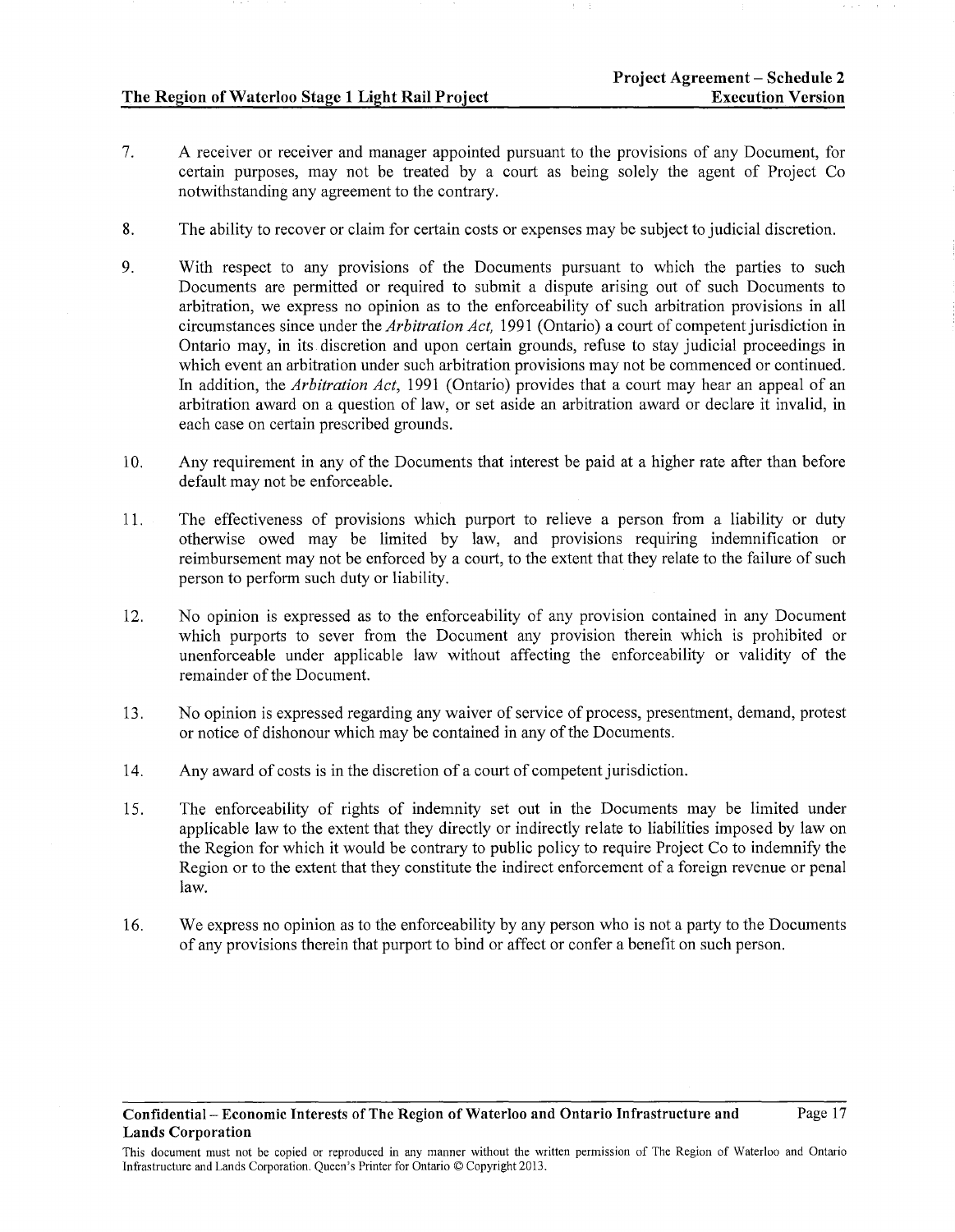This opinion is being delivered solely in connection with the transaction addressed herein and may not be relied upon by any person other than the addressees, and their successors and permitted assigns, or for any purpose other than the transaction addressed herein.

Yours very truly,

[INSERT NAME OF LAW FIRM]

Confidential- Economic Interests of The Region of Waterloo and Ontario Infrastructure and Lands Corporation

Page 18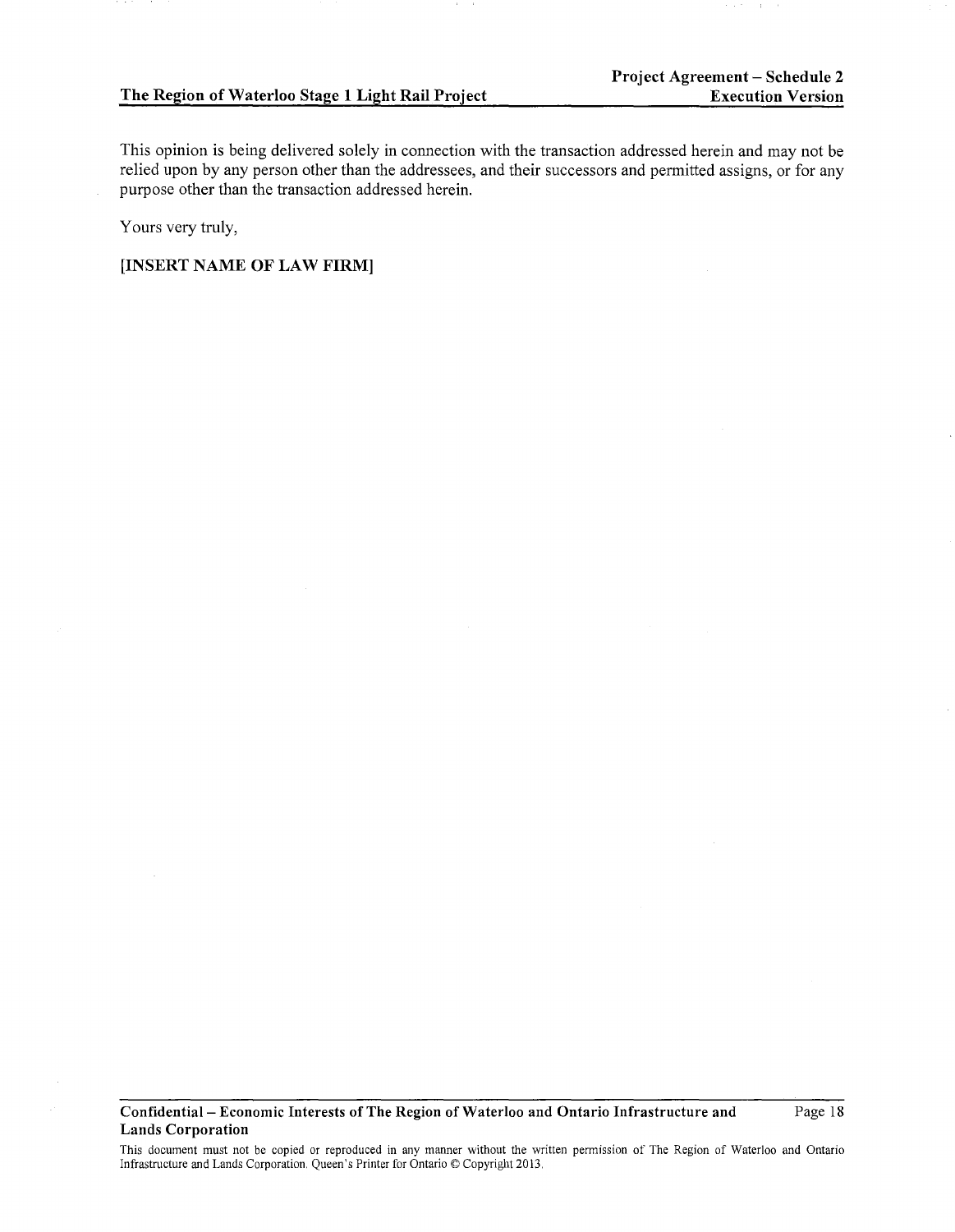# **APPENDIX D-1**

# **FORM OF CERTIFICATE OF THE REGIONAL CLERK OF THE REGIONAL MUNICIPALITY OF WATERLOO**

**TO: GRANDLINQ GP ("Project Co")** 

**AND TO: BLAKE CASSELS & GRAYDON LLP** 

**AND TO: BNY TRUST COMPANY OF CANADA** 

#### **AND TO: FASKEN MARTINEAU DUMOULIN LLP**

**RE:** Project Agreement (as amended, supplemented or modified from time to time, the "**Project Agreement**") dated the 6<sup>th</sup> day of May, 2014 between the Region and Project Co in respect of the design, construction, financing, operation and maintenance of the Region's Stage 1 Light Rail Project and related ancillary matters.

I, Kris Fletcher, the Regional Clerk of the Region, DO HEREBY CERTIFY THAT:

- 1. The Region has the corporate power and capacity to enter into, and to perform its obligations under each of:
	- (a) the Project Agreement;
	- (b) the Lenders' Direct Agreement between the Region, Project Co and the Lenders' Agent;
	- (c) a Construction Contractor's Direct Agreement between the Construction Contractor, the Construction Guarantor, Project Co and the Region;
	- (d) a OM&R Direct Agreement between the OM&R Contractor, the OM&R Guarantor, Project Co and the Region;
	- (e) the Custody Agreement between the Region, Project Co, BNY Trust Company of Canada, as Custodian, and the Lenders' Agent;
	- (f) the Independent Certifier Agreement between the Region, Project Co and Altus Group Limited;
	- (g) the Insurance Trust Agreement between the Region, Lenders' Agent, Project Co and BNY Trust Company of Canada, as Account Trustee.

(collectively, **"Documents").** 

2. All necessary corporate action has been taken by the Region to authorize the execution and delivery of, and the performance of its obligations under, each of the Documents.

This document must not be copied or reproduced in any manner without the written permission of The Region of Waterloo and Ontario Infrastructure and Lands Corporation. Queen's Printer for Ontario© Copyright 2013.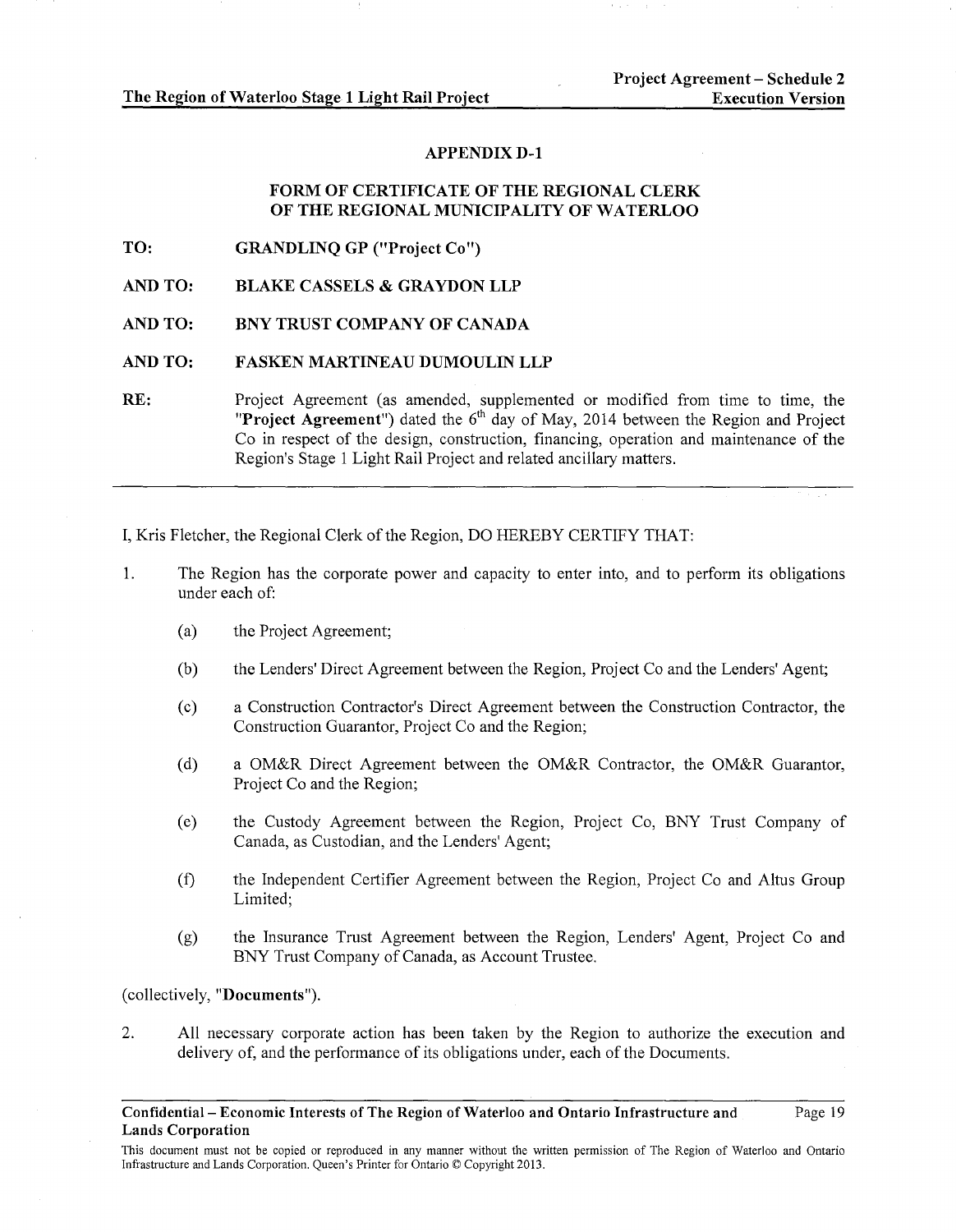- 3. The Region, by its authorized signing officers, has duly authorized, executed and delivered each of the Documents.
- 4. Attached as Schedule "A" hereto is a true, correct and complete copy of the by-law of the Region authorizing the execution, delivery and performance by the Region of the Documents and the transactions contemplated thereby ("Project By-law"). The Project By-law was finally passed and enacted by the Council of the Region on March 19, 2014 in full compliance with the Municipal Act, 2001, as amended ("Act") at a duly called meeting at which a quorum was present. Forthwith after the passage of the Project By-law, the same was signed by the Regional Chair, being the Head of Council of the Region, and the Regional Clerk and was sealed with the seal of the Region. Attached as Schedule "B" hereto is a true, correct and complete copy of Report E-14-032/F-14-019 referred to in the Project By-law.
- 5. Attached as Schedule "C" hereto are true, correct and complete copies of the by-laws of the Region in respect of the Project and the RFP (the "Authorizing By-laws"), which Authorizing By-laws have been enacted and passed by Council of the Region in full compliance with the Act at meetings at which a quorum was present. Forthwith after passage of the Authorizing By-laws the same were signed by the Regional Chair, being the Head of Council of the Region, and by the Regional Clerk and sealed with the seal of the Municipality.
- 6. To the best of my personal knowledge, no application has been made or action brought to quash, set aside or declare invalid the Project By-law or the Authorizing By-laws other than as set forth in Schedule "D" hereto, nor have the same been in any way repealed, altered or amended, except insofar as some of the Authorizing By-laws may have been amended by any of the other Authorizing By-laws or the Project By-law, and the Project By-law and the Authorizing By-Laws are now in full force and effect.
- 7. To the extent that the public notice provisions of the Act are applicable, the Authorizing By-laws and the Project By-law have been enacted and passed by Council of the Region in full compliance with the applicable public notice provisions of the Act.
- 8. To the best of my personal knowledge, the Region is not now subject to any restructuring order under Part V of the Act or other statutory authority and, accordingly, no approval of the Authorizing By-laws is required to be given by any transition board or commission appointed in respect of the restructuring of the Region.
- 9. The Authorizing By-laws and the Project By-law, and the transactions contemplated thereby do not conflict with, or result in a breach or violation of, any statutory provisions that apply to the Region or any agreement to which the Region is a party or under which the Region or any of its property is or may be bound, or, to the best of my knowledge, violate any order, award, judgment, determination, writ, injunction or decree applicable to the Region of any regulatory, administrative or other government or public body or authority, arbitrator or court.
- 10. The persons whose names are set forth below are, at the date hereof, authorized signatories of the Region, duly elected or appointed to the office or offices set forth opposite their respective names and authorized pursuant to the Project By-law to execute the Documents on behalf of the Region. The signatures set forth opposite their respective names are the true signatures of those persons:

Confidential- Economic Interests of The Region of Waterloo and Ontario Infrastructure and Lands Corporation

This document must not be copied or reproduced in any manner without the written permission of The Region of Waterloo and Ontario Infrastructure and Lands Corporation. Queen's Printer for Ontario© Copyright 2013.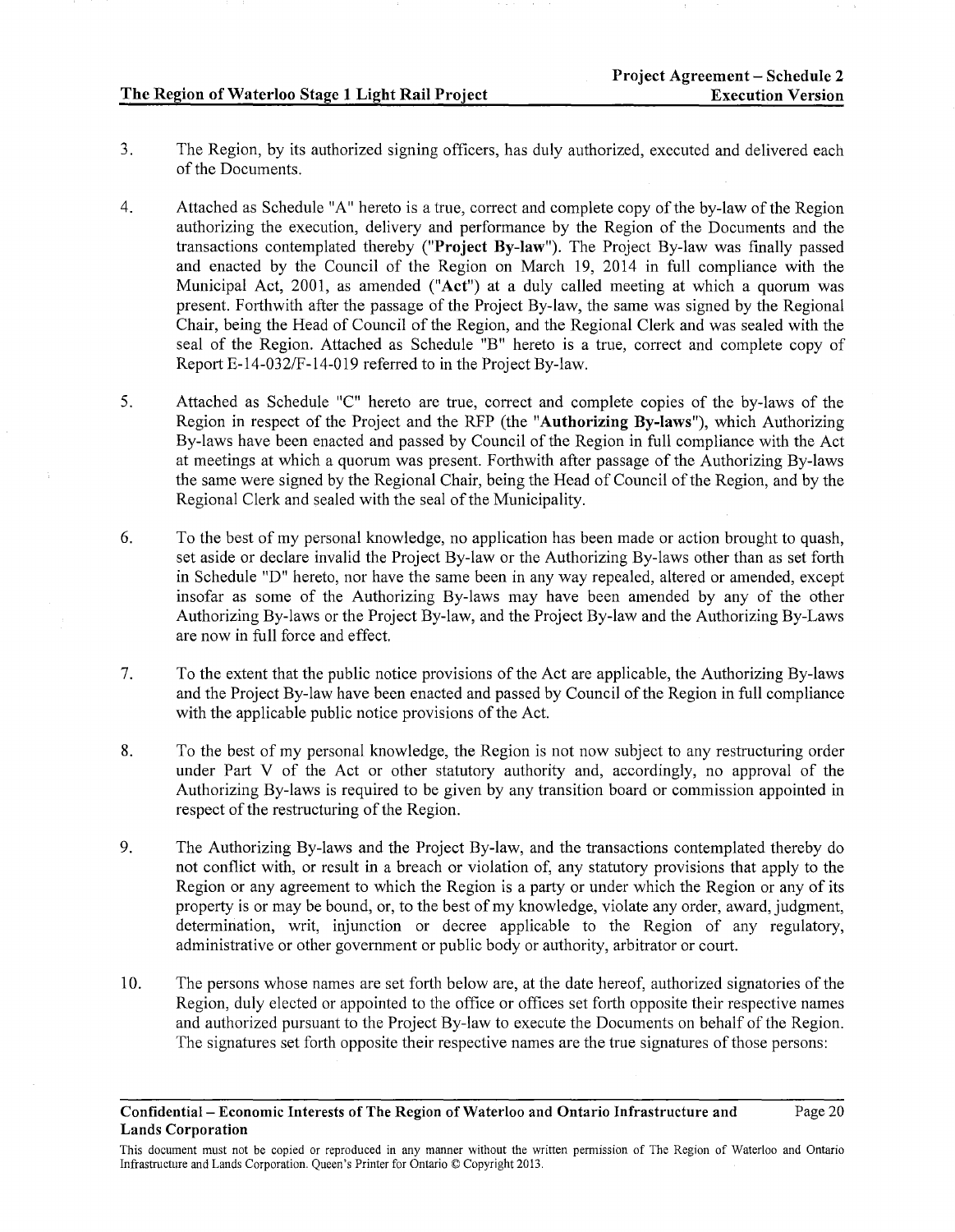Project Agreement- Schedule 2 Execution Version

| Name        | Position                     | Signature |
|-------------|------------------------------|-----------|
| Ken Seiling | Regional Chair               |           |
| Mike Murray | Chief Administrative Officer |           |

Capitalized terms not otherwise defined herein shall have the meaning set forth in the Project Agreement.

This certificate is furnished solely for the benefit of the addressees and only in connection with the transactions contemplated in the Documents and may not be relied upon by any other person or used for any other purpose, nor may it be quoted in whole or in part or otherwise referred to, without the Region's prior written consent.

The within certifications are given as of the date hereof and do not take into account any circumstance that may occur after that date. The Region has no obligation or undertaking to advise any person of any matters or any change in matters which arise after the date hereof and which may affect this certificate.

#### Confidential- Economic Interests of The Region of Waterloo and Ontario Infrastructure and Lands Corporation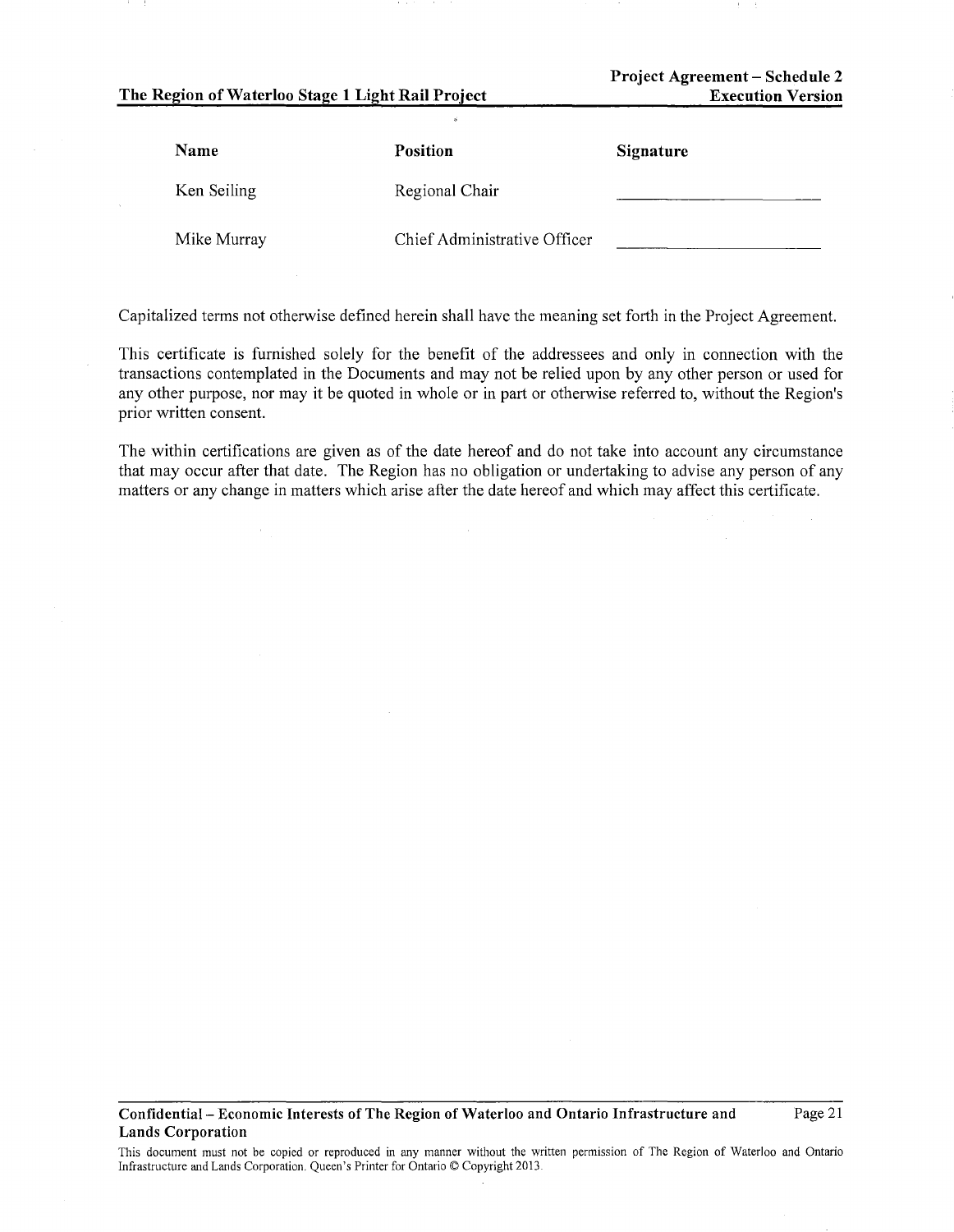DATED at the Regional Municipality of Waterloo this day of May, 2014.

Kris Fletcher

Regional Clerk

I, Lee Ann Wetzel, Deputy Regional Clerk of the Region, do hereby certify that Kris Fletcher is the duly appointed Regional Clerk of The Region of Waterloo and that the signature of Kris Fletcher, Regional Clerk, described above is true and genuine.

Lee Ann Wetzel

Deputy Regional Clerk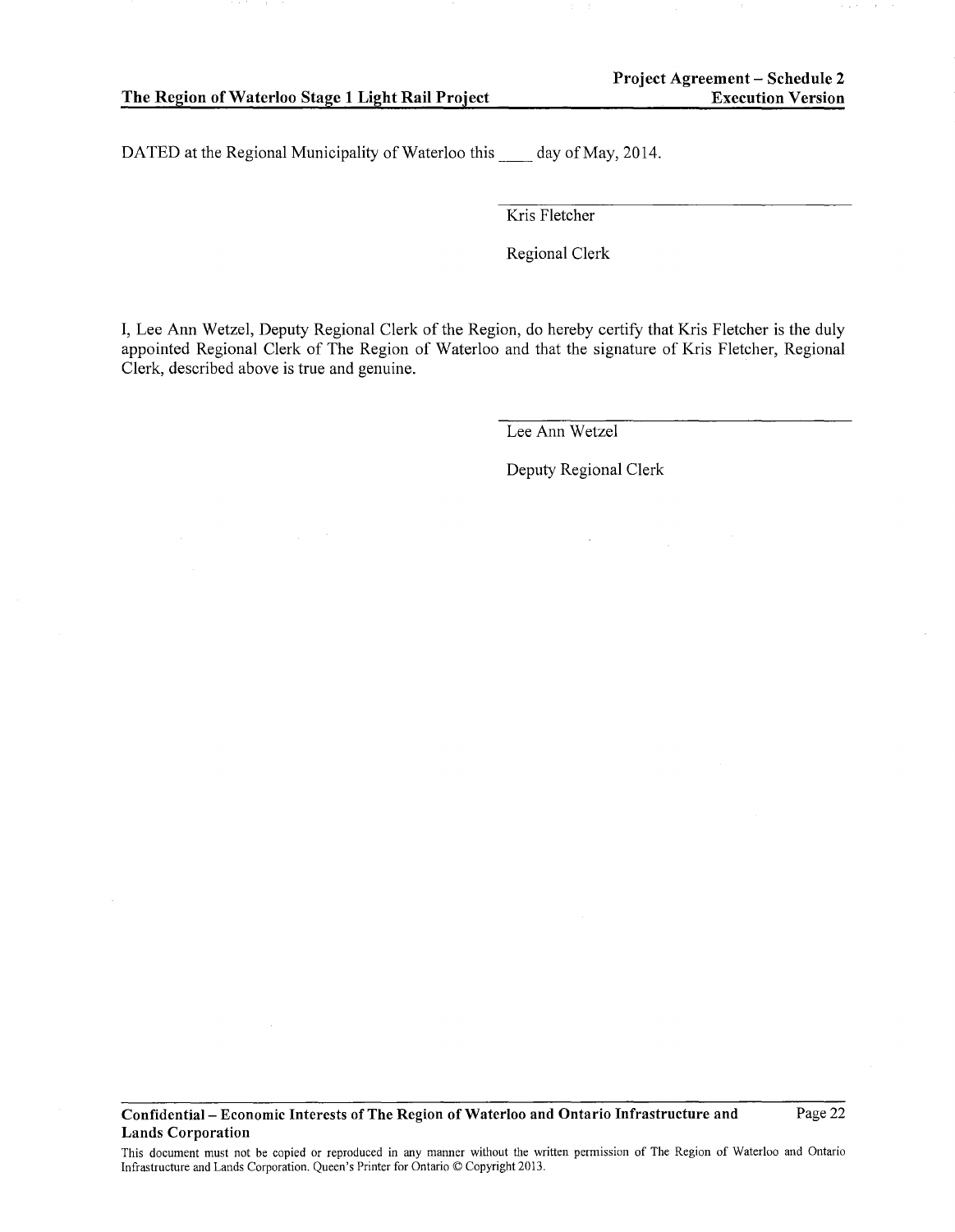**Schedule "A"** 

## **PROJECT BY-LAW**

By-Law Number 14-016

**Confidential- Economic Interests of The Region of Waterloo and Ontario Infrastructure and Lands Corporation** 

Page 23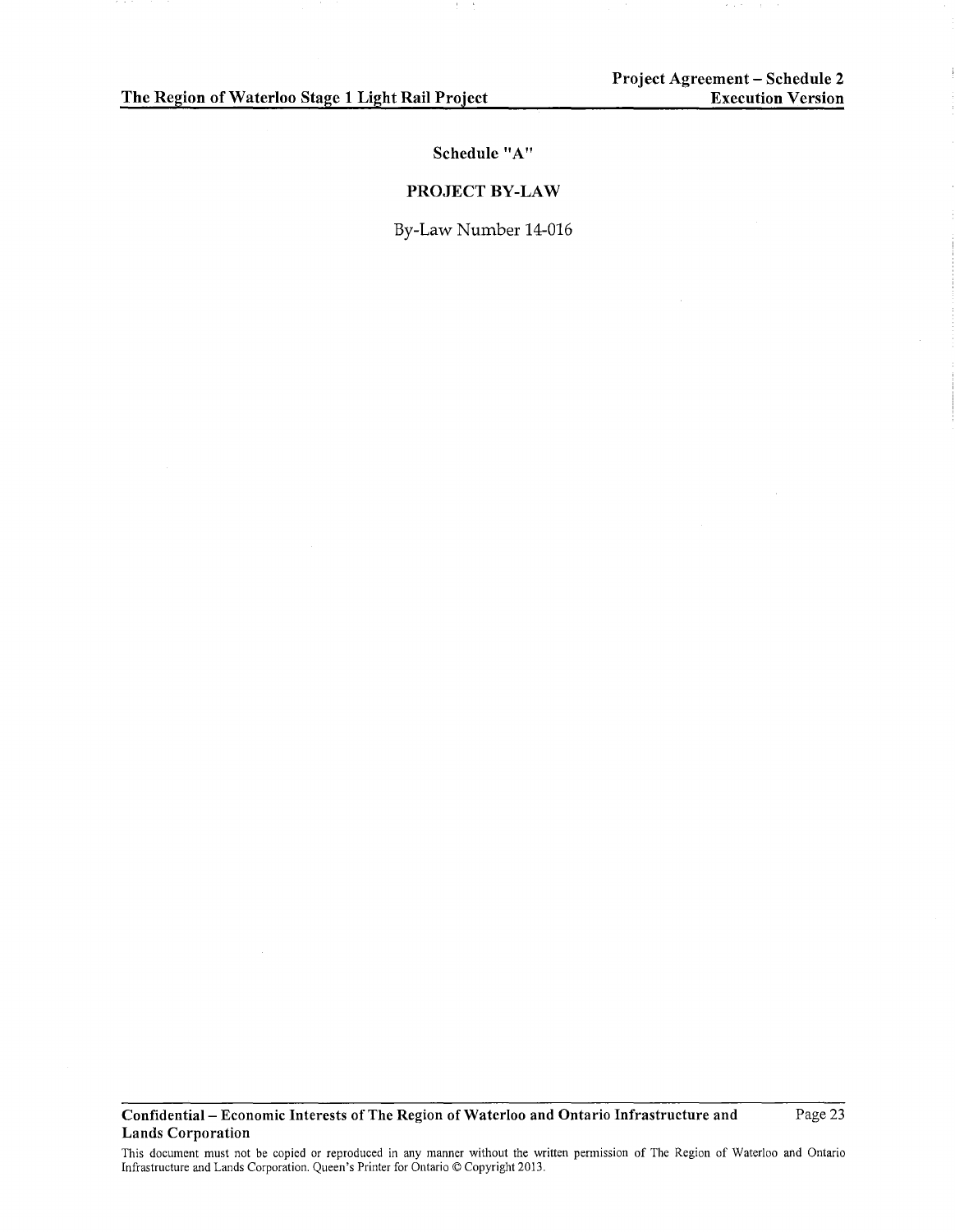**Schedule "B"** 

Report E-14-032/F -14-019

**Confidential- Economic Interests of The Region of Waterloo and Ontario Infrastructure and Lands Corporation**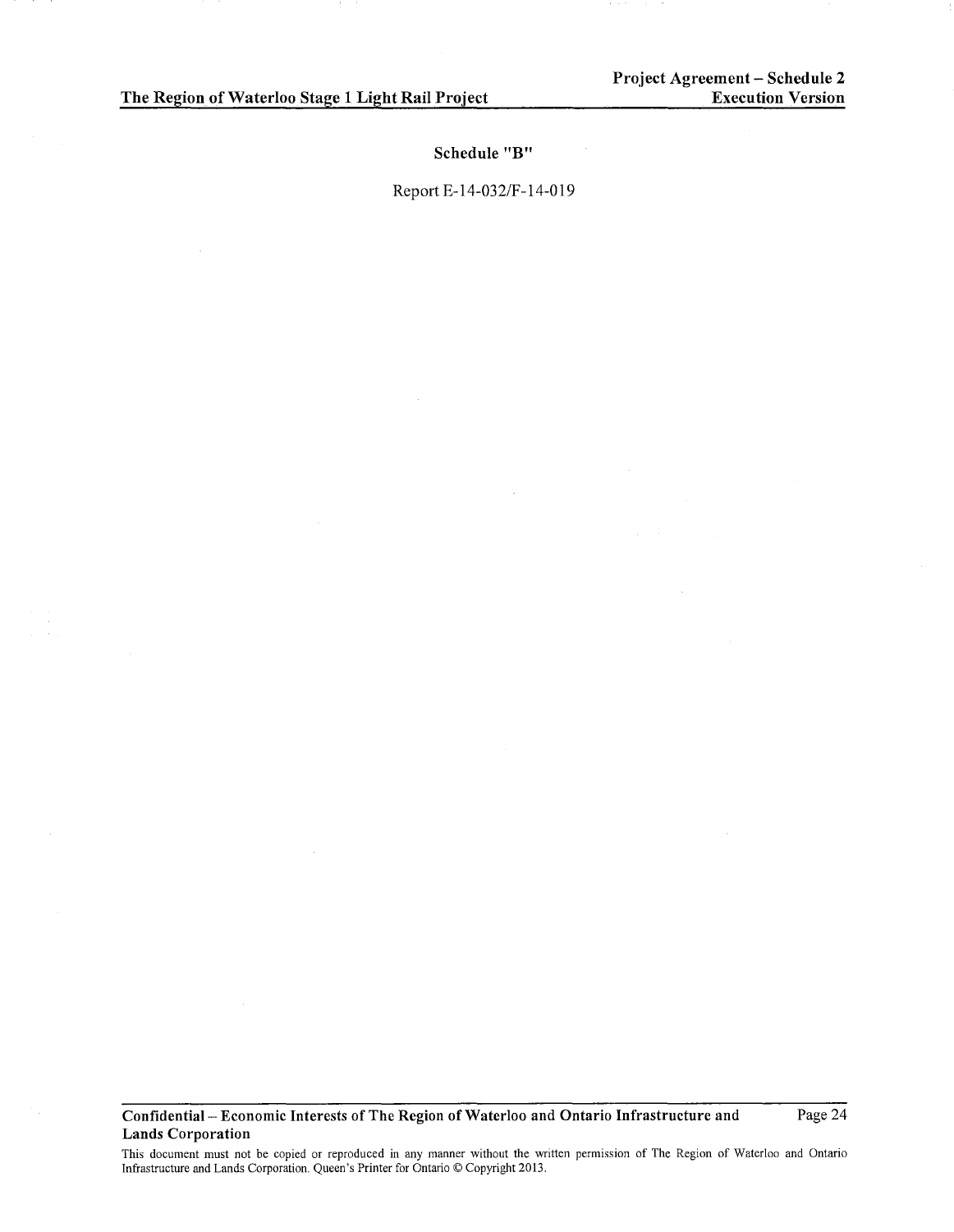#### **Schedule "C"**

# **AUTHORIZING BY-LAWS**

By-LawNumber 11-031

By-Law Number 12-004

By-Law Number 13-006

By-LawNumber 13-023

**Confidential- Economic Interests of The Region of Waterloo and Ontario Infrastructure and Lands Corporation** 

Page 25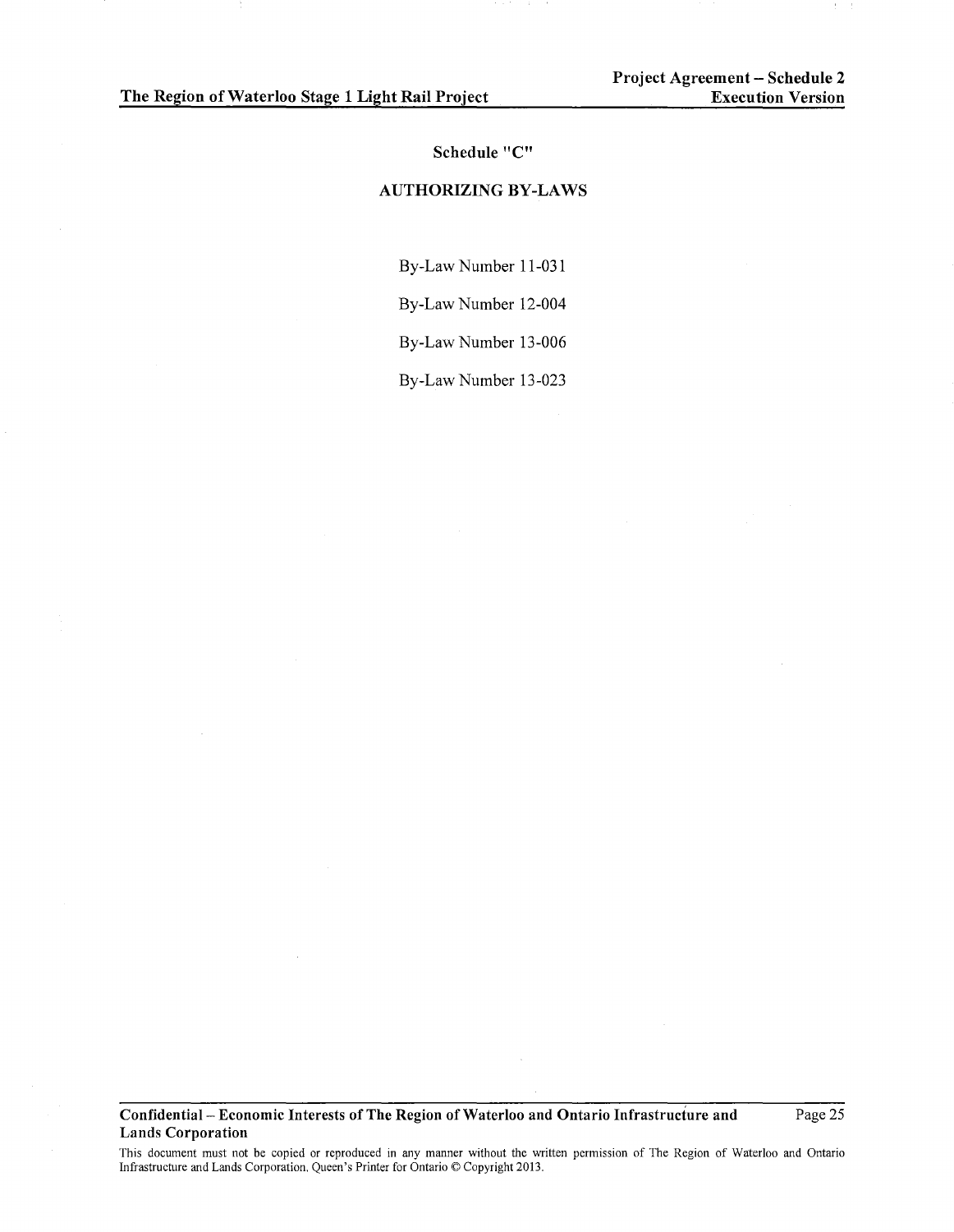# **Schedule "D"**

## **LITIGATION**

1. Coalition Stop Waterloo LRT Inc. v. Waterloo (Regional Municipality), application in the Superior Court of Justice- Ontario, Court File No. C-253114, commenced March 14, 2014 at Kitchener, Ontario.

**Confidential- Economic Interests of The Region of Waterloo and Ontario Infrastructure and Lands Corporation** 

Page 26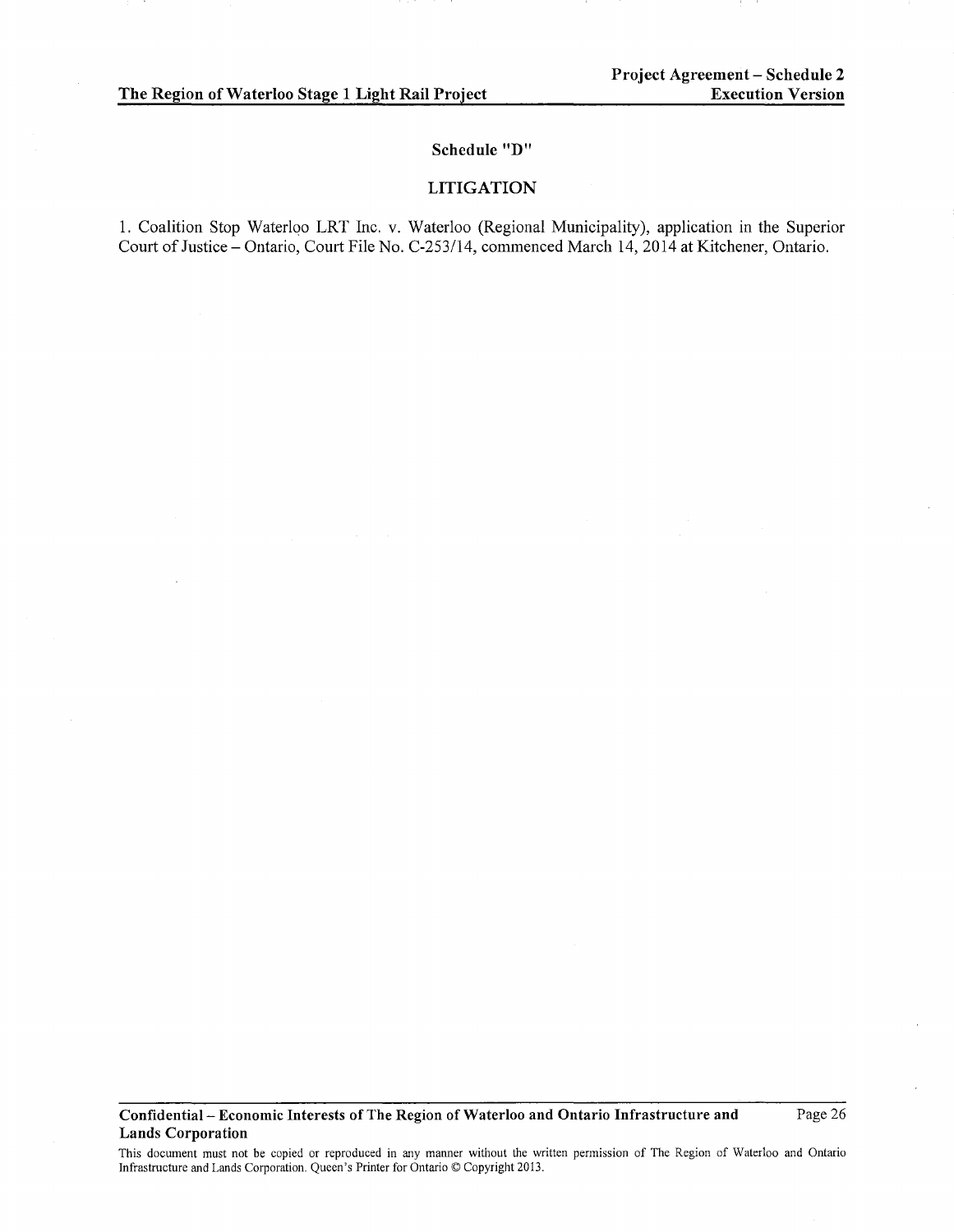Page 27

# APPENDIX D-2

# FORM OF CERTIFICATE OF THE TREASURER OF THE REGIONAL MUNICIPALITY OF WATERLOO

TO: GRANDLINQ GP ("Project Co")

AND TO: BLAKE CASSELS & GRAYDON LLP

AND TO: BNY TRUST COMPANY OF CANADA

## AND TO: FASKEN MARTINEAU DUMOULIN LLP

RE: Project Agreement (as amended, supplemented or modified from time to time, the "Project Agreement") dated the  $6<sup>th</sup>$  day of May, 2014 between the Region and Project Co in respect of the design, construction, financing, operation and maintenance of the Region's Stage 1 Light Rail Project and related ancillary matters.

WHEREAS the Region intends to enter into each of the following documents and Council of the Region ("Council") has authorized the execution and delivery of the following:

- (a) the Project Agreement;
- (b) the Lenders' Direct Agreement between the Region, Project Co and the Lenders' Agent;
- (c) a Construction Contractor's Direct Agreement between the Construction Contractor, the Construction Guarantor, Project Co and the Region;
- (d) a OM&R Direct Agreement between the OM&R Contractor, the OM&R Guarantor, Project Co and the Region;
- (e) the Custody Agreement between the Region, Project Co, BNY Trust Company of Canada, as Custodian, and the Lenders' Agent;
- (f) the Independent Certifier Agreement between the Region, Project Co and Altus Group Limited;
- (g) the Insurance Trust Agreement between the Region, Lenders' Agent, Project Co and BNY Trust Company of Canada, as Account Trustee.

(collectively, "Documents");

I, Craig Dyer, the ChiefFinancial Officer and Treasurer of the Region, DO HEREBY CERTIFY THAT:

1. The Region has received from the Ministry of Municipal Affairs and Housing its annual debt and financial obligation limit for the year 2014 ("2014 Limit") under Ontario Regulation 403/02 ("Regulation").

Confidential- Economic Interests of The Region of Waterloo and Ontario Infrastructure and Lands Corporation

This document must not be copied or reproduced in any manner without the written permission of The Region of Waterloo and Ontario Infrastructure and Lands Corporation. Queen's Printer for Ontario© Copyright 2013.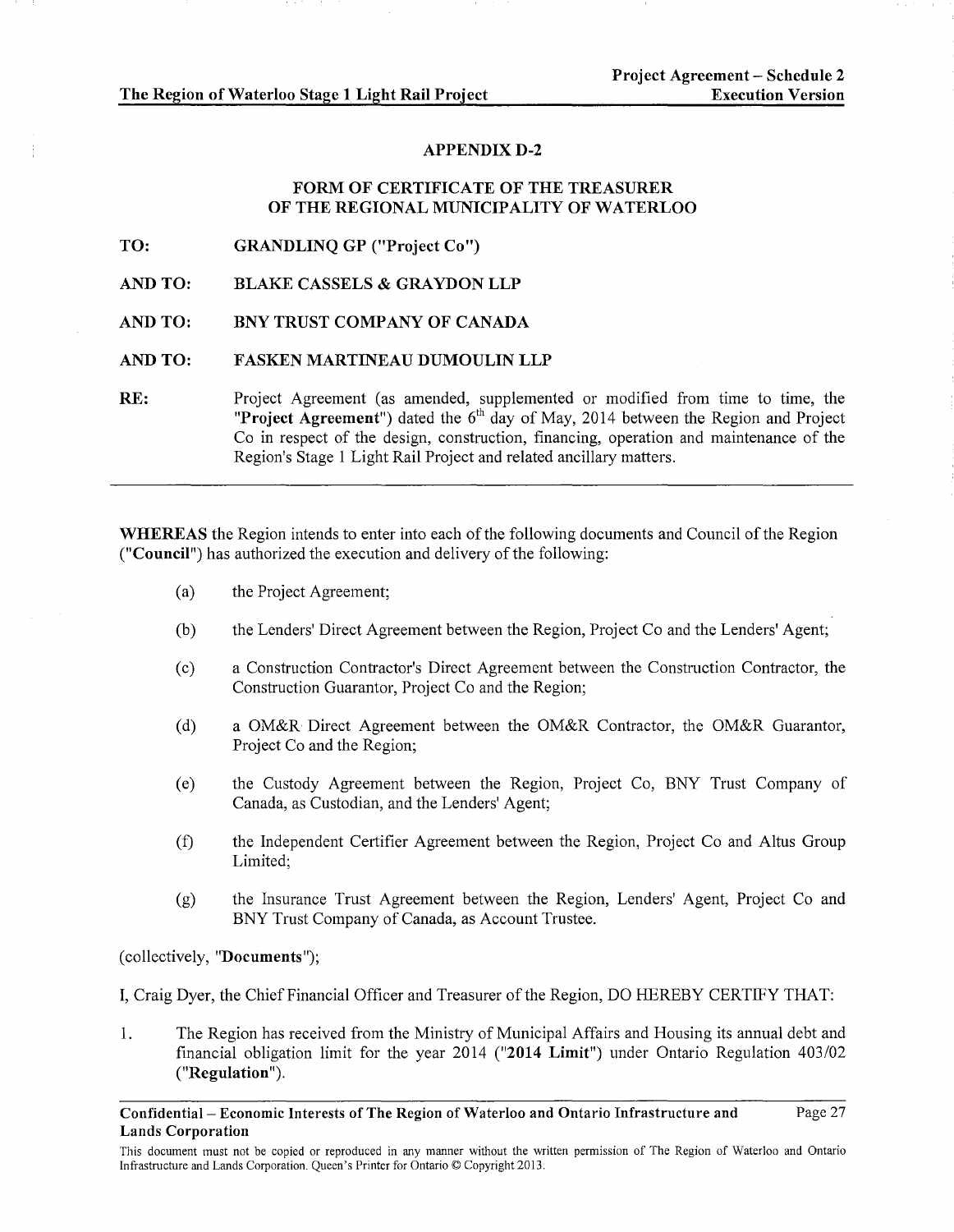- 2. With respect to the financial commitments, liabilities and contractual obligations of the Region pursuant to the Documents, including, without limitation, any compensation to be paid by the Region upon termination of the Project Agreement (collectively, "Obligations"), before Council authorized the Obligations I calculated the updated 2014 Limit in accordance with the Regulation. I thereafter determined that the estimated annual amount payable in respect of the Obligations would not cause the Region to reach or exceed the updated 2014 Limit as at the date of approval by Council of the Documents, and based on my determination, Council authorized the Documents without the approval of the Ontario Municipal Board pursuant to the Regulation.
- 3. As at the date hereof the Region has not reached or exceeded the 2014 Limit.
- 4. In updating the 2014 Limit, the estimated annual amount payable described in Section 4(2) of the Regulation was determined based on current interest rates and amortization periods that do not, in any case, exceed the lifetime of any capital works of the Region described in such section, all in accordance with generally accepted accounting principles for local governments as recommended, from time to time, by the Public Sector Accounting Board of the Canadian Institute of Chartered Accountants.

Capitalized terms not otherwise defined herein shall have the meaning set forth in the Project Agreement.

This certificate is furnished solely for the benefit of the addressees and only in connection with the transactions contemplated in the Documents and may not be relied upon by any other person or used for any other purpose, nor may it be quoted in whole or in part or otherwise referred to, without the Region's prior written consent.

The within certifications are given as of the date hereof and do not take into account any circumstance that may occur after that date. Other than pursuant to the relevant Documents, the Region has no obligation or undertaking to advise any person of any matters or any change in matters which arise after the date hereof and which may affect this certificate.